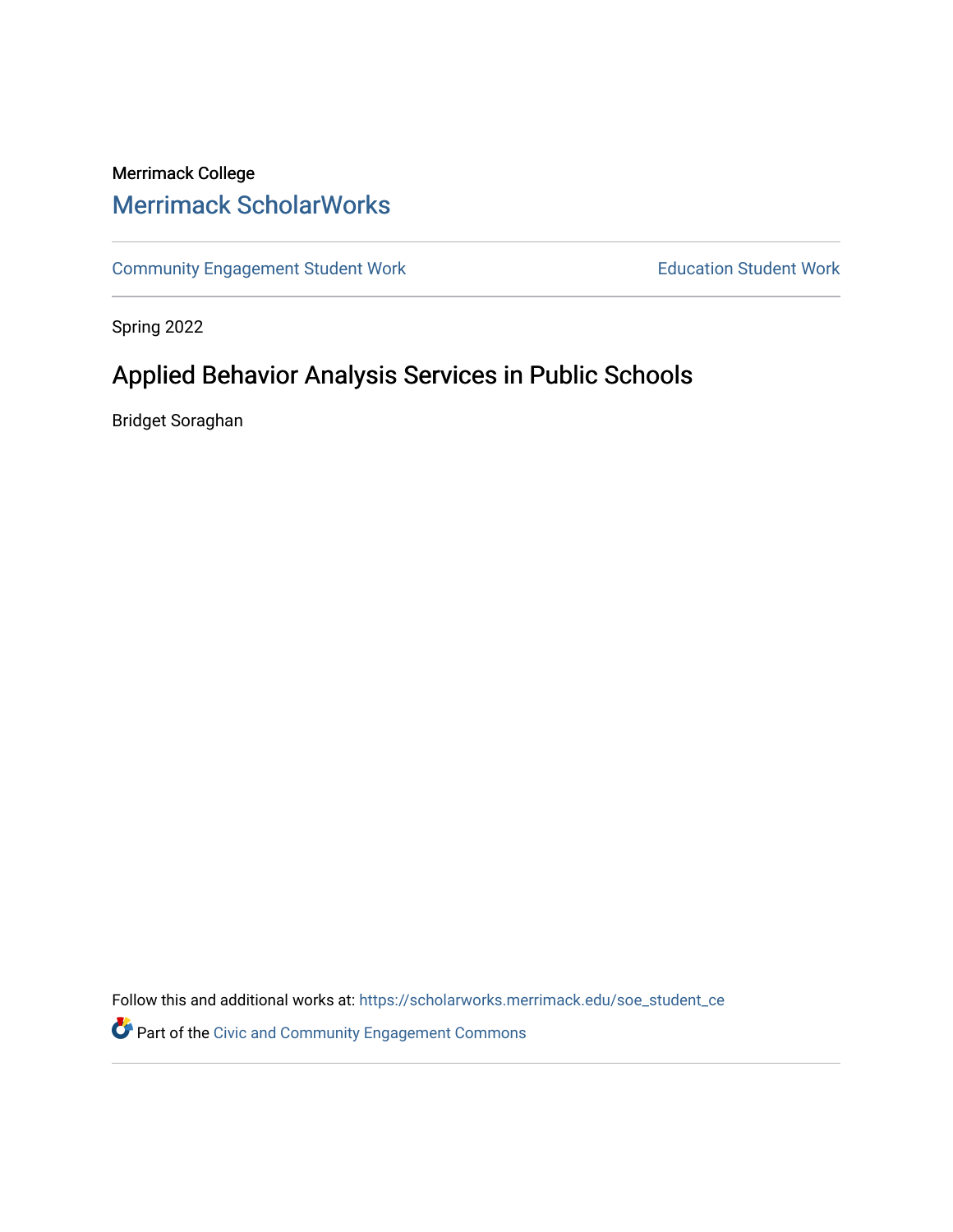Applied Behavior Analysis Services in Public Schools

Bridget Soraghan

Winston School of Education and Social Policy, Merrimack College

2022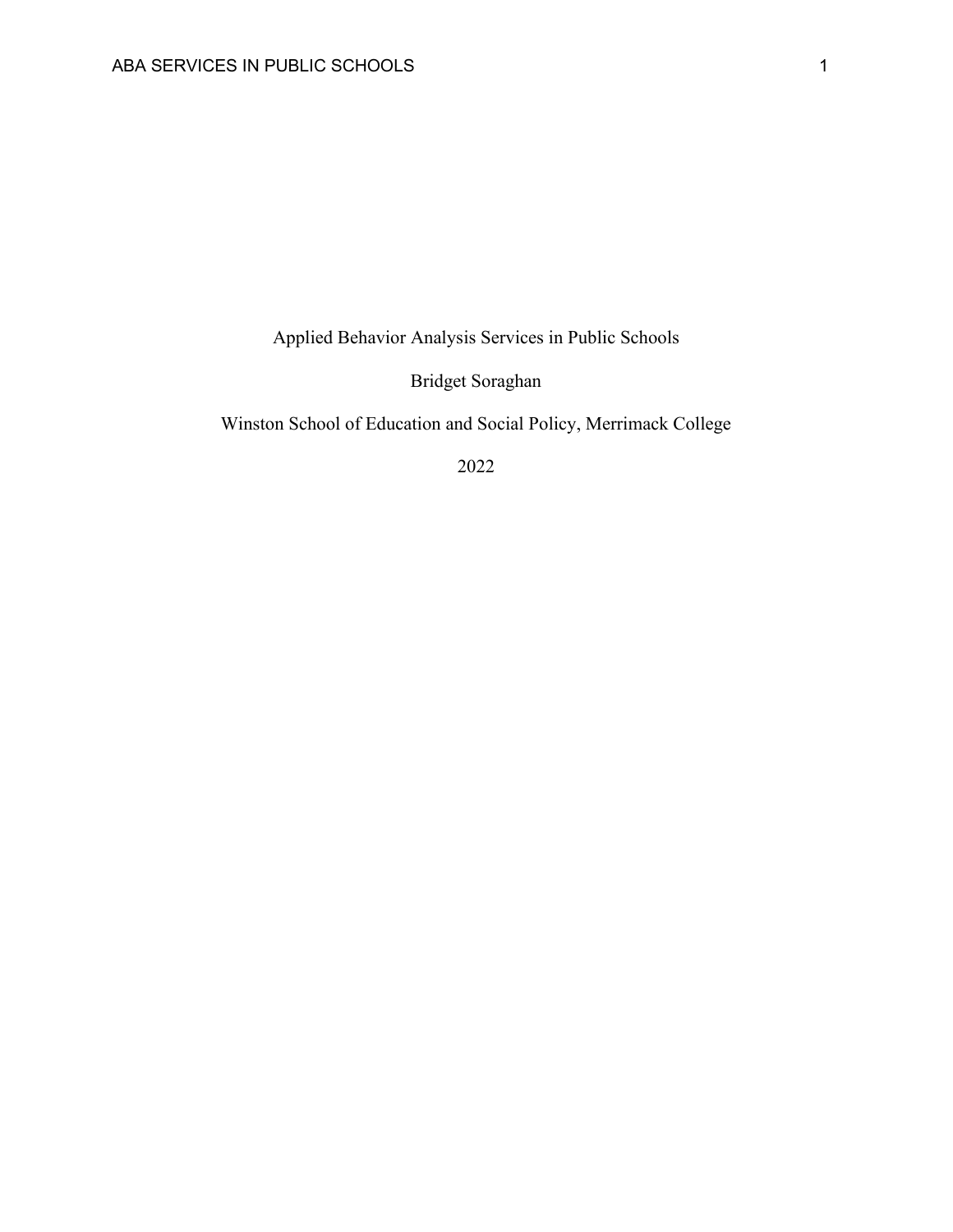# MERRIMACK COLLEGE

# CAPSTONE PAPER SIGNATURE PAGE

# CAPSTONE SUBMITTED IN PARTIAL FULFILLMENT OF THE REQUIREMENTS FOR THE DEGREE

# MASTER OF EDUCATION

IN

# COMMUNITY ENGAGEMENT

CAPSTONE TITLE: Applied Behavior Analysis Services in Public Schools

AUTHOR: Bridget Soraghan

# THE CAPSTONE PAPER HAS BEEN ACCEPTED BY THE COMMUNITY ENGAGEMENT PROGRAM IN PARTIAL FULFILLMENT OF THE REQUIREMENTS FOR THE DEGREE OF MASTER OF EDUCATION IN COMMUNITY ENGAGEMENT.

| Audrey Falk, Ed.D.          | Audrey Falk      | 5/1/22      |
|-----------------------------|------------------|-------------|
| DIRECTOR, COMMUNITY         | <b>SIGNATURE</b> | <b>DATE</b> |
| ENGAGEMENT                  |                  |             |
| Sheila McAdams, Ed.M.       | Sheila McGolame  | 5/1/22      |
| <b>INSTRUCTOR, CAPSTONE</b> | <b>SIGNATURE</b> | <b>DATE</b> |
| <b>COURSE</b>               |                  |             |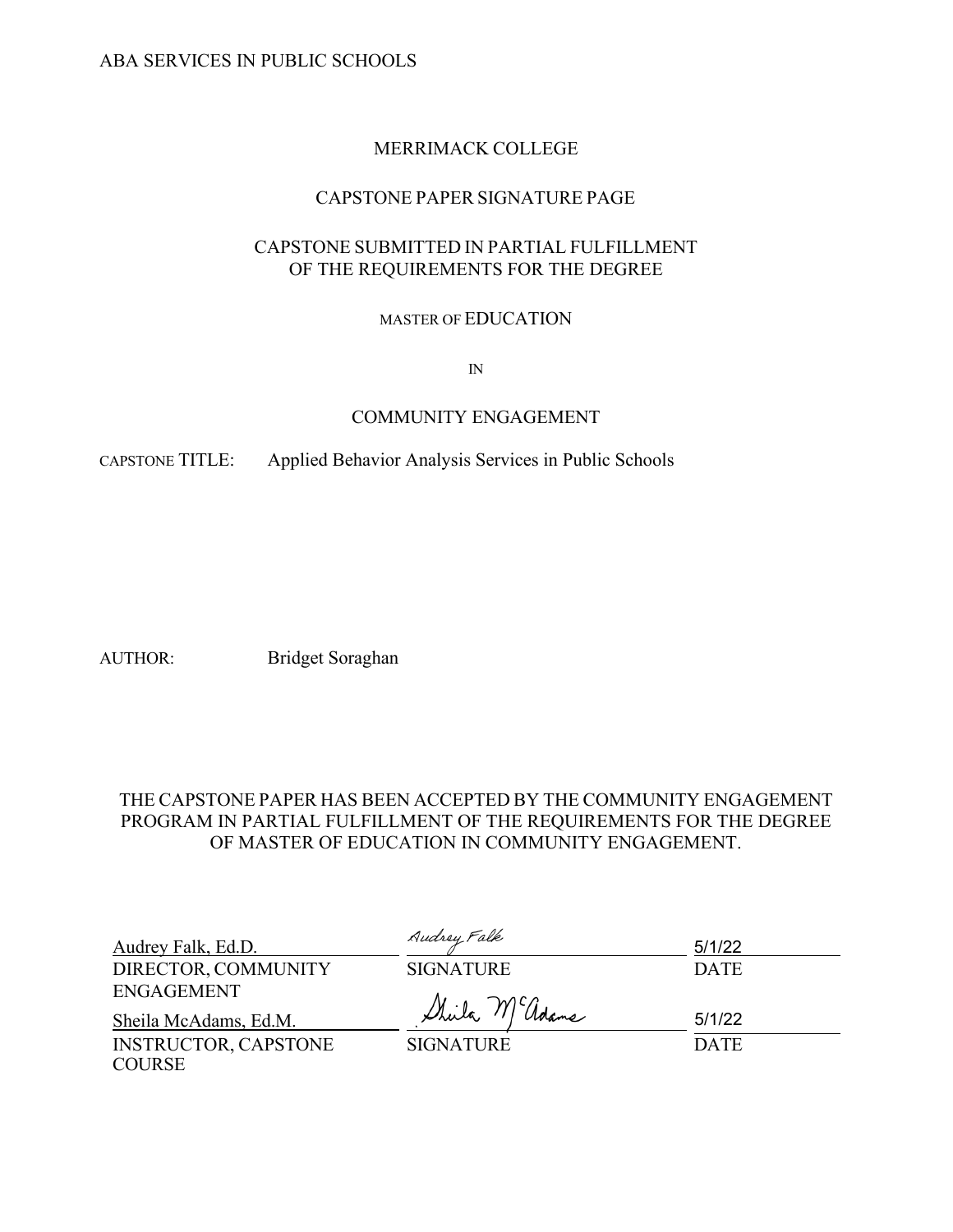### **Acknowledgments**

I would like to acknowledge my parents, Brian and Marilyn Soraghan, and my siblings, Katie and Joey Soraghan for supporting me throughout my time here at Merrimack College, without them none of this would be possible. I would also like to thank Elaine Schwager, Harold Sachs, and Rob Andersen for giving me the opportunity to pursue Division 1 Softball over the past 4 and a half years here. None of this would have been possible without all of the support and encouragement that came from my family, coaches, professors, and friends during the toughest of times. For everyone that encouraged me to pursue my Master's degree, thank you for always believing in me and being there when I needed you the most; I wouldn't be here without you all. Finally, I would like to thank the Winston School of Education and Social Policy for providing me with this wonderful experience to learn and gain an undergraduate degree in 2021 and now a Master's degree in 2022.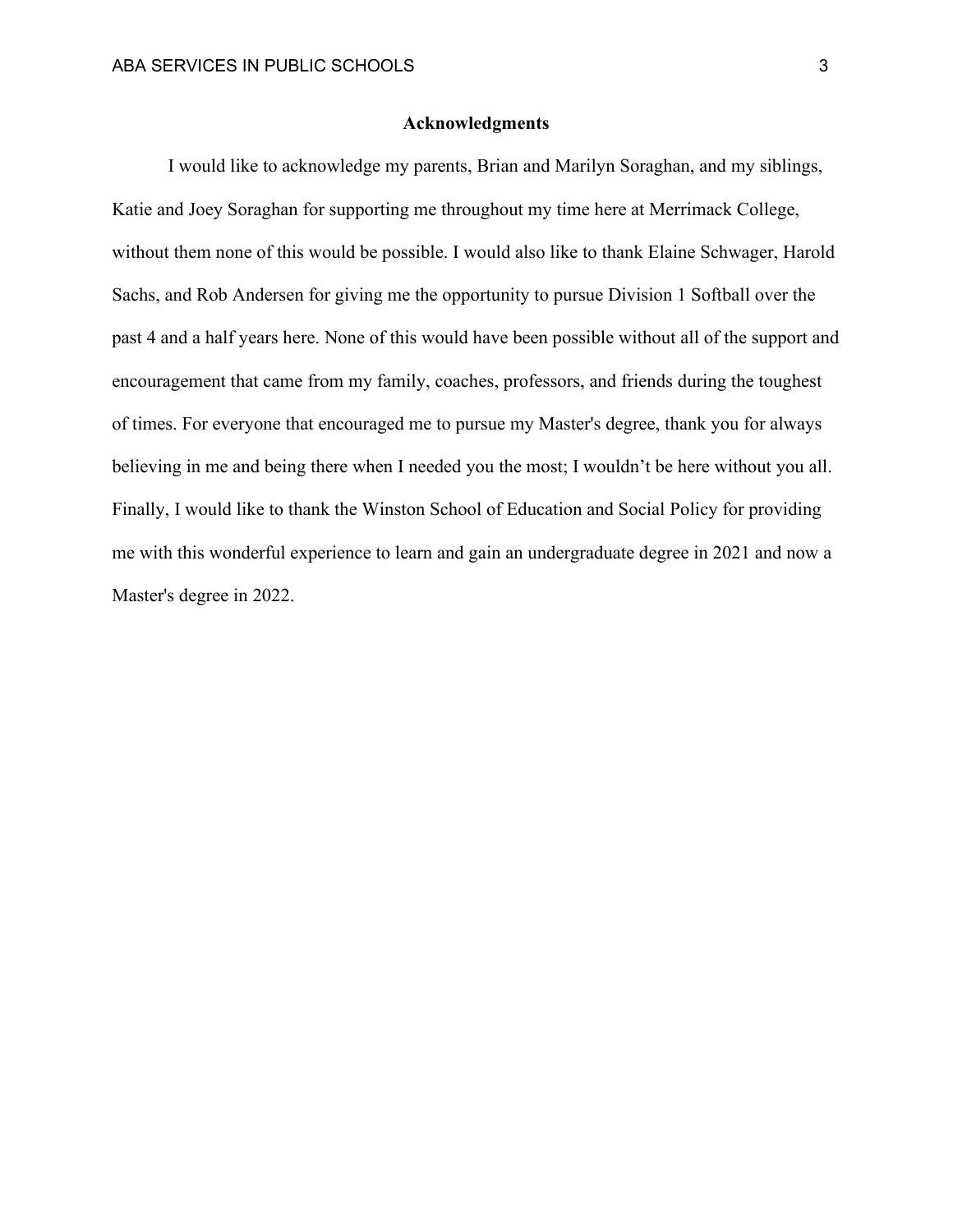#### **Abstract**

Children with Autism Spectrum Disorder (ASD) have a very different educational experience than their peers. The process of providing more resources can be beneficial if insurance plans can help families with the cost and coverage. Research findings explain how more resources can help lower socioeconomic families with earlier diagnoses of ASD in their children. Insurance plans and different policies can provide more educational opportunities for those children. Having more coverage on insurance plans will allow more families to seek Applied Behavior Analysis therapy to work with Behavior Technicians. Public school districts can make opportunities available for non-neurotypical students by providing more Board Certified Behavior Analysis therapists in schools. By combining enhanced insurance coverage for therapies as well as developing appropriate programming in public schools, children with ASD could receive a fair and equitable learning experience, as required by the federal Individuals with Disabilities Education Act policy.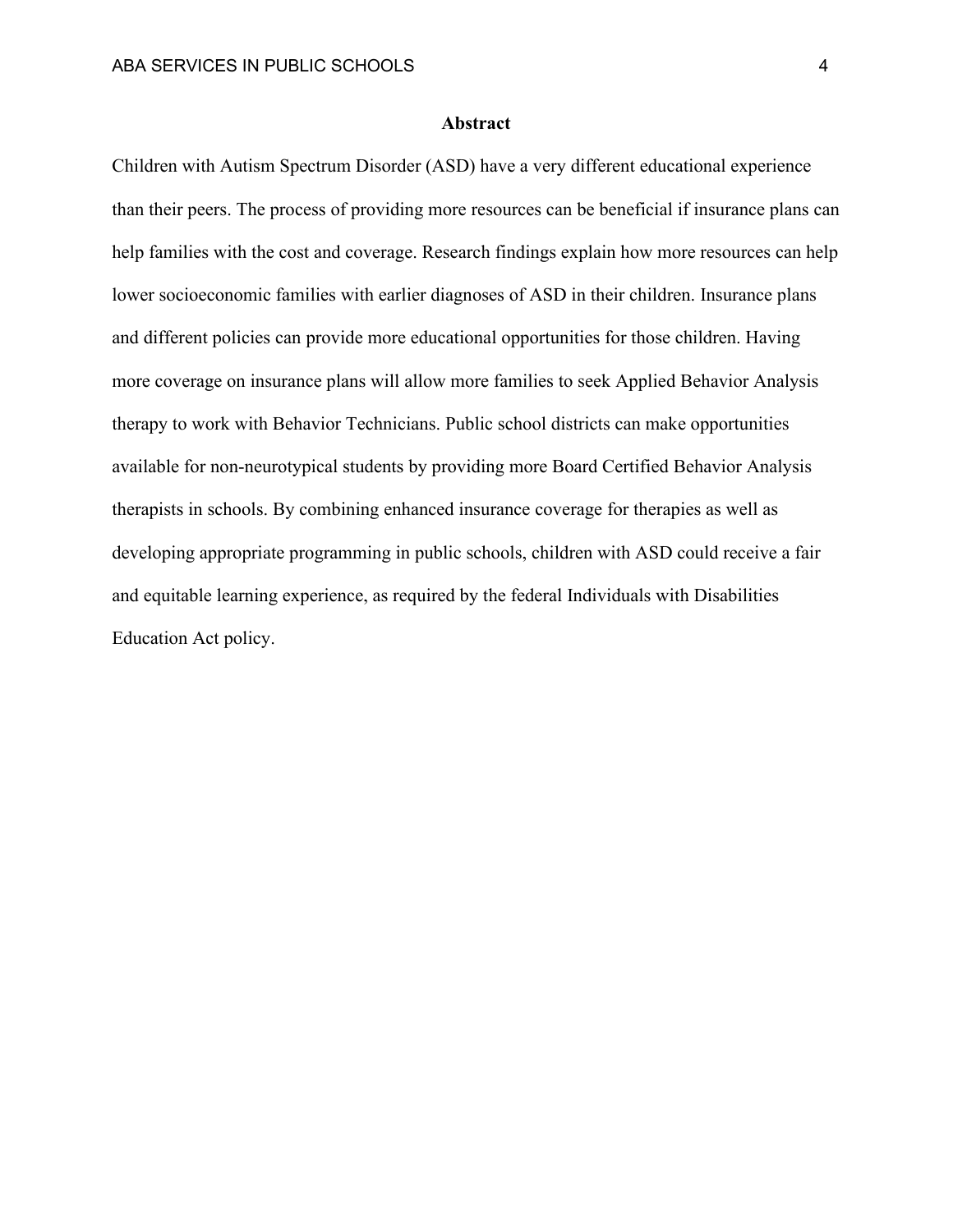# **Table of Contents**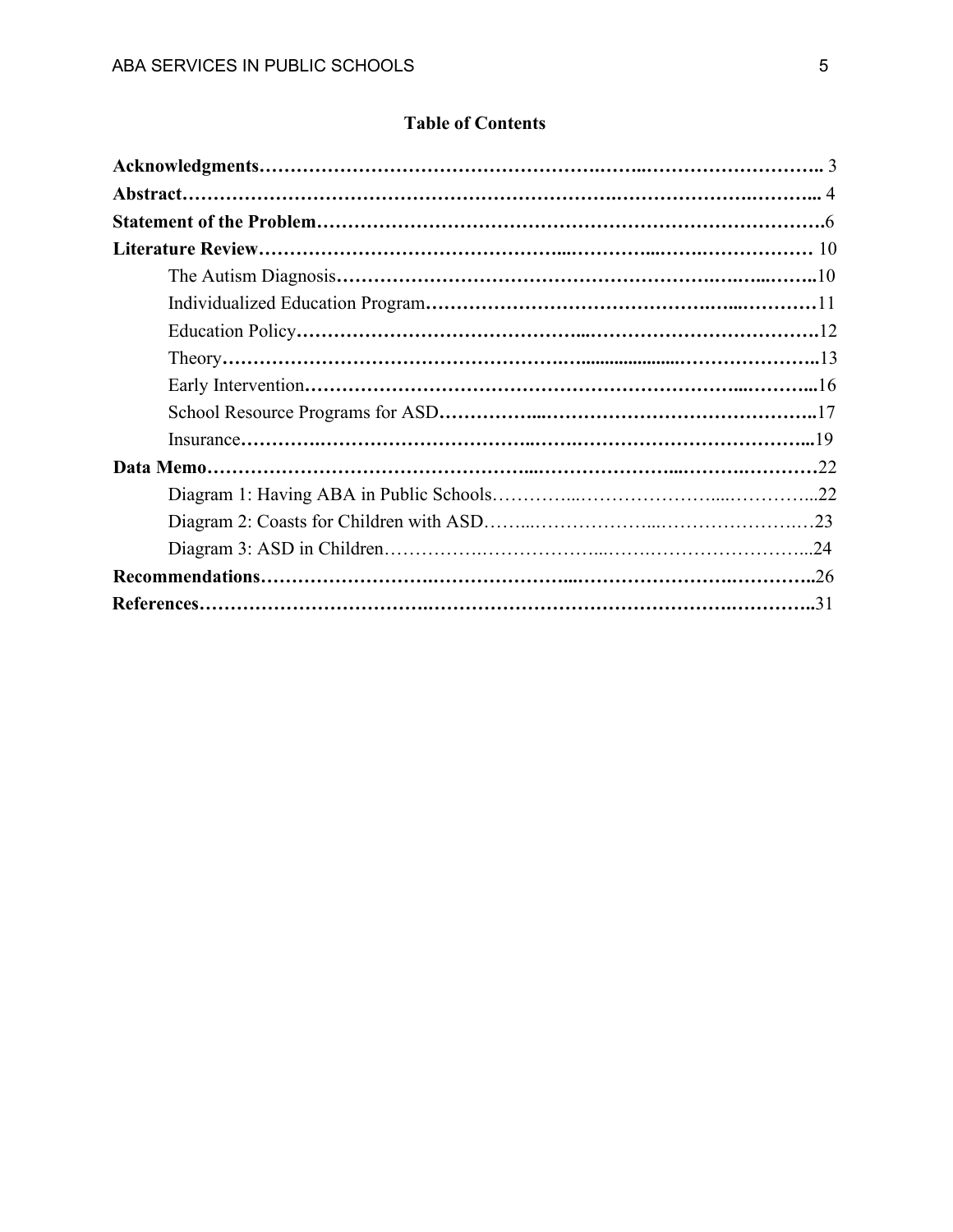#### **Statement of the Problem**

Research in special education, specifically applied behavior analysis (ABA) in public schools in Massachusetts, shows there is a lack of support and resources provided for children and families. With the adoption and subsequent changes in the federal Individual with Disabilities Education Act (IDEA), students that are diagnosed with autism should have the same access to public education as all children. States don't implement IDEA policy in the same manner. Families receive services through their insurance rather than being able to go through their child's school district. Other families have found different ways of funding ABA services. A closer look at Massachusetts public schools and the services that are being offered can change our understanding of how combining insurance funding with IDEA funding can better support students with autism spectrum disorder (ASD).

One in 54 children in the US has been diagnosed with ASD at the age of 4 according to the Center for Disease Control and Prevention (CDC, 2020). With a large number of diagnoses and a continuous rise expected over the upcoming years, increasing the resources for these children is important. Not having the right support and resources can be detrimental to those children who are diagnosed and how they can work on their skill development. Without providing more cost-friendly options for families in schools or through insurance the child's education will be negatively affected.

Applied behavior analysis demands the attention of all educators and families because of the substantial cost it has financially on those who do not get support from insurance (Candon, et., al., 2019). The financial burden this has on families from lower socioeconomic backgrounds can take a toll on these families and it prevents the person with ASD from getting the support and services they need from an early age. Not only does it affect the parents, guardians, and child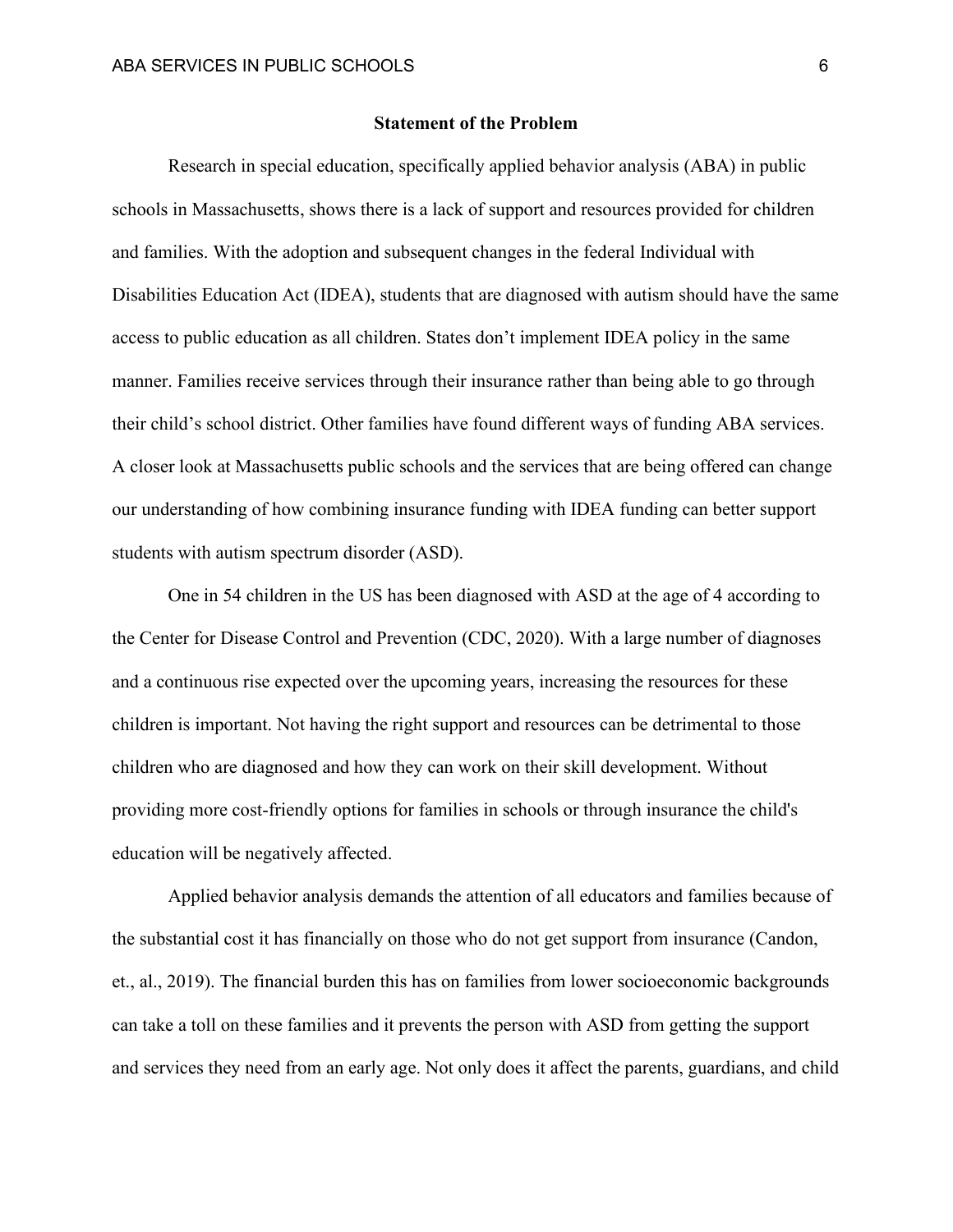#### ABA SERVICES IN PUBLIC SCHOOLS 7

but it also can affect other members of the family because the out-of-pocket funds can be financially draining and can cause stress if the family is trying to make ends meet. "State-level insurance mandates that require insurers to cover certain treatments for children's ASD increase the use of and spending on ASD-specific services, but this may result in a larger financial burden for families." (Candon, et., al., 2019) The results from this study show that there are few financial protections for families that had higher levels of spending on ASD-specific services. Once a family reaches their limit with insurance all costs are out of pocket. These cost burdens may mean that children don't get the ABA services they need.

Implementing specific ABA services in public schools can cost the town more money or it can result in other programs being cut or funds being lost. The Individuals with Disabilities Education Act is a US federal law that was put in place for public schools to educate all children, regardless of their capabilities, physically or mentally. However, this law does not explain what the schools need to provide to create opportunities for children with disabilities. John McLaughlin (2017) states that "the investment will pay dividends later." The meaning behind this is if districts or the state invest in the appropriate therapy services in schools, it will pay off in the end with the success that the students are showing after getting the proper help with their education.

Increasing inclusion within the classroom with neurotypical peers and those with ASD can have an impact on learning. Students with ASD can learn different skills from their classmates that they might not have been capable of learning from their Board Certified Behavior Analyst (BCBA). Reinforcers and rewards are very important to children with ASD so using classroom inclusion can help motivate them that particular day.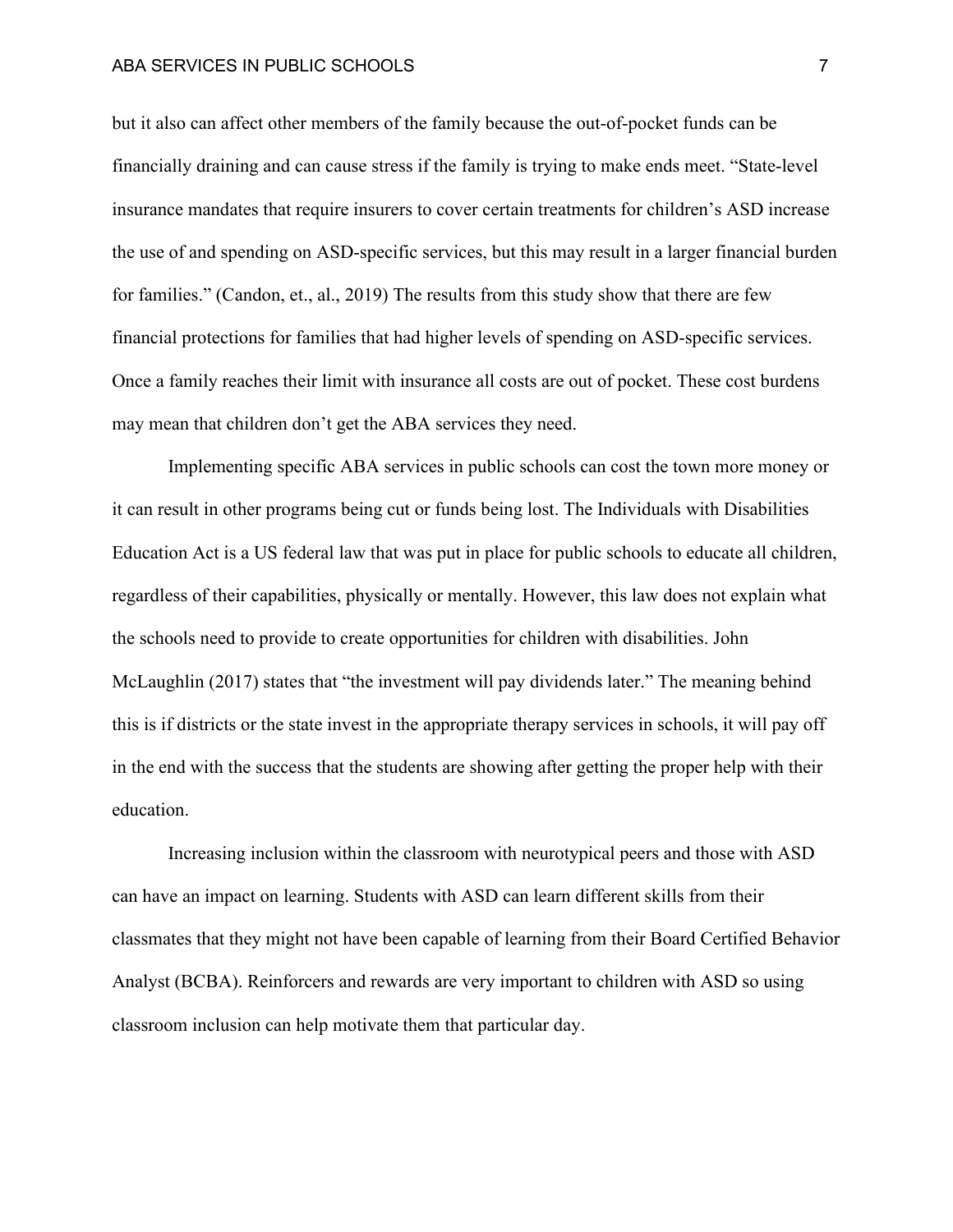According to the Massachusetts Department of Education, their board members are working toward changing the availability of ABA services to allow more families to receive this particular therapy that might not have been within financial reach. The state of Massachusetts discusses how to create a plan for insurance coverage that can help with ABA therapy. There should not be a limit on how much service and support is provided to each child, so as a whole, there needs to be a change of more funds or greater availability for those that qualify. Larger amounts of funding and a broader array of services would increase the support for special education programs specifically for children with ASD. (Mass.gov, 2022)

There can be an advantage to having community-based ABA programs within public school systems. According to the Association for Science in Autism Treatment (Weiss, 2020), there is more opportunity for a child who attends public school and receives special education services because they can still attend school with their peers and possibly even their siblings. This outcome for positive opportunities can stem from inclusive classrooms. Having the services in a public school does not take away from the center-based support services and how they help students with ASD but, for some, center-based services are not available. Another benefit is that students with ASD can work with peers and learn skills through partnerships in communitybased settings, although, in schools, the special education teachers might not be as qualified in ABA services as the professionals in a center-based location. Altogether, regardless of the differences, being able to receive support from both center-based places and community-based places is not easily accessible for all students with ASD so finding the right balance should be a priority.

In conclusion, this particular problem with ABA services in schools is that there aren't many districts or states that have this particular therapy resource available. Also, the process of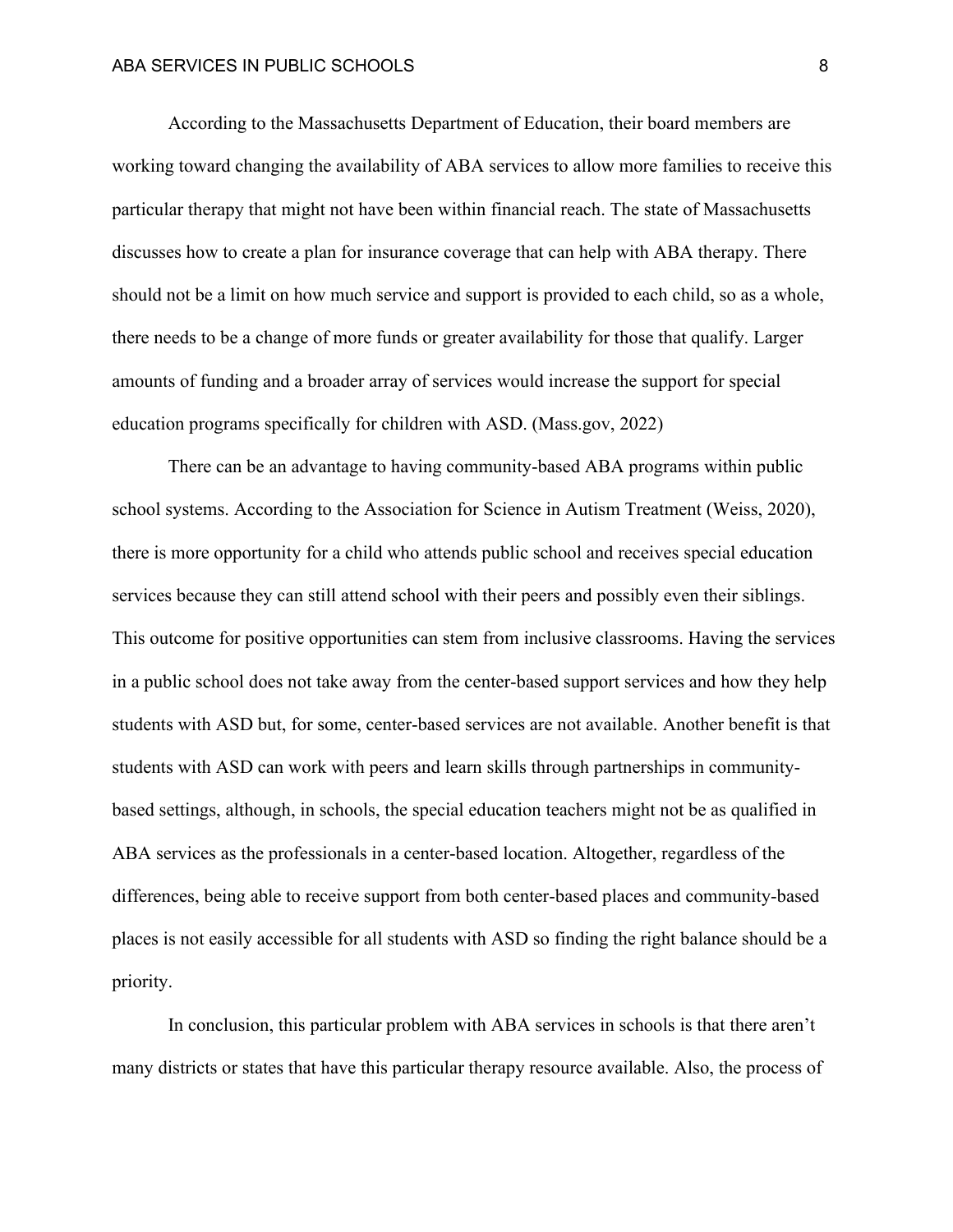## ABA SERVICES IN PUBLIC SCHOOLS 9

receiving support through insurance is not easy. Creating awareness of the different sources of support and services is important for those that require help for their child especially if they are not eligible for insurance-funded services. Providing enough support in the public schools is more appealing to parents because then they know that their child will be able to also work with peers.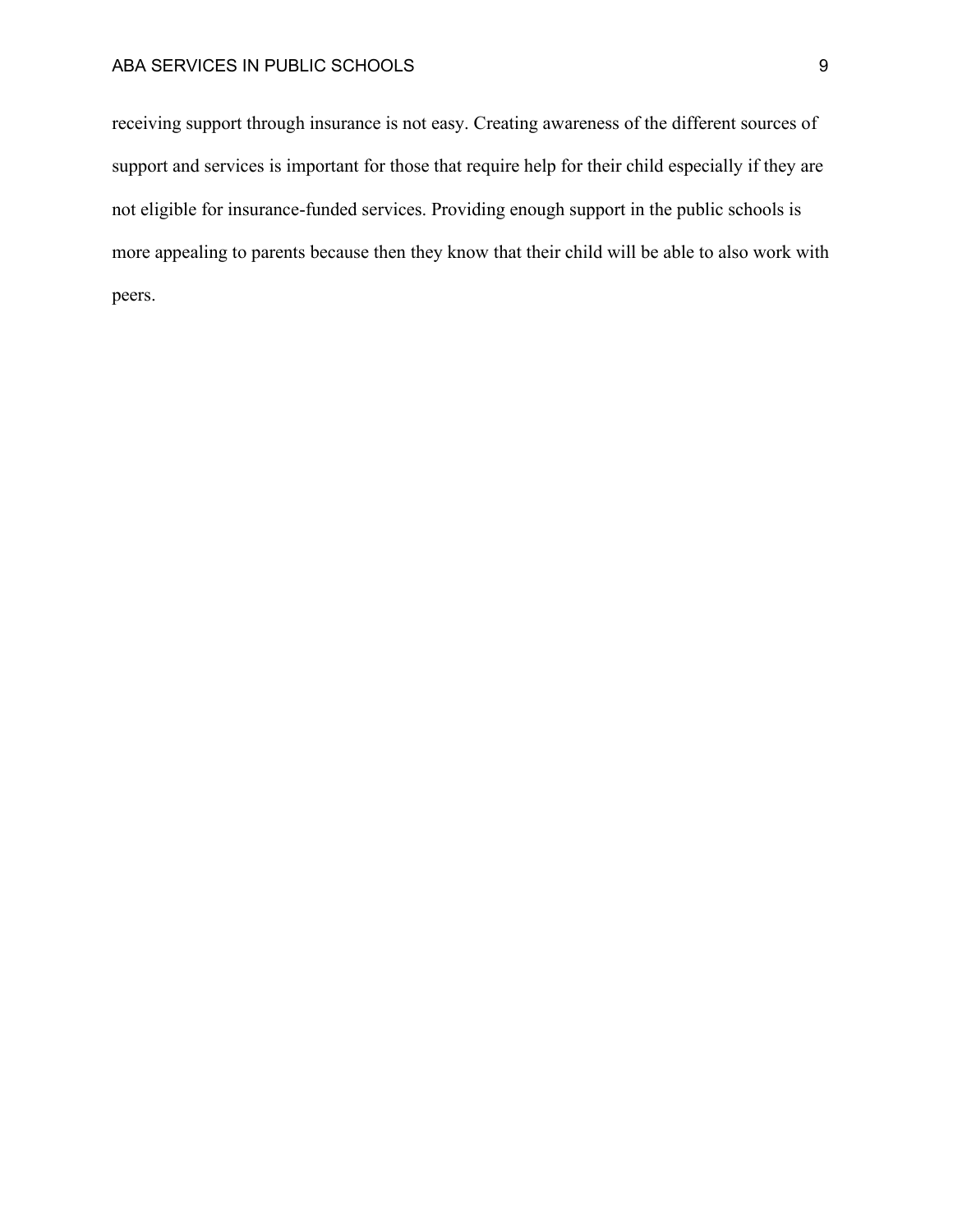### **Literature Review**

## **The Autism Diagnosis**

Autism spectrum disorder (ASD) is a developmental disability that causes various challenges with behavior, communication, and social skills for individuals. The spectrum for ASD is wide-ranging from very gifted to severely challenged which can affect daily lives or have no effect at all. Autism can be diagnosed using different tests and observation which varies from different school districts and is dependent on the individual in question. A diagnosis of ASD is also dependent on the various signs and symptoms that are being displayed (CDC, 2020). The special education laws vary from state to state along with different criteria needed for each child that may require a diagnosis. Research indicates and highlights differences in state eligibility requirements that impact identification rates in each state. (MacFarlane, 2009). Maureen Durkin (2017) discusses how the socioeconomic status of children has played a role in the diagnosis process according to U.S. Census data. Understanding the relationship between socioeconomic status and the ASD diagnosis will help provide services within public schools and understanding how the special education classrooms and teachers could help those students who come from a lower socioeconomic status in the school district (Kehoe, 2015).

Temple Grandin has taught many people of all ages what ASD is exactly and what it is like to have ASD from personal experience. Temple educates others on the struggles that she faced in her education and how she overcame those challenges. She turned to working with cattle and studying animals which, to her, was very easy and natural. She learned how their minds worked and noticed when they would get worked up. To calm them, they would go into a machine that applied pressure. Temple tried it herself and found it very beneficial. She now teaches the importance of pressure to those that may need it while feeling anxious or stressed.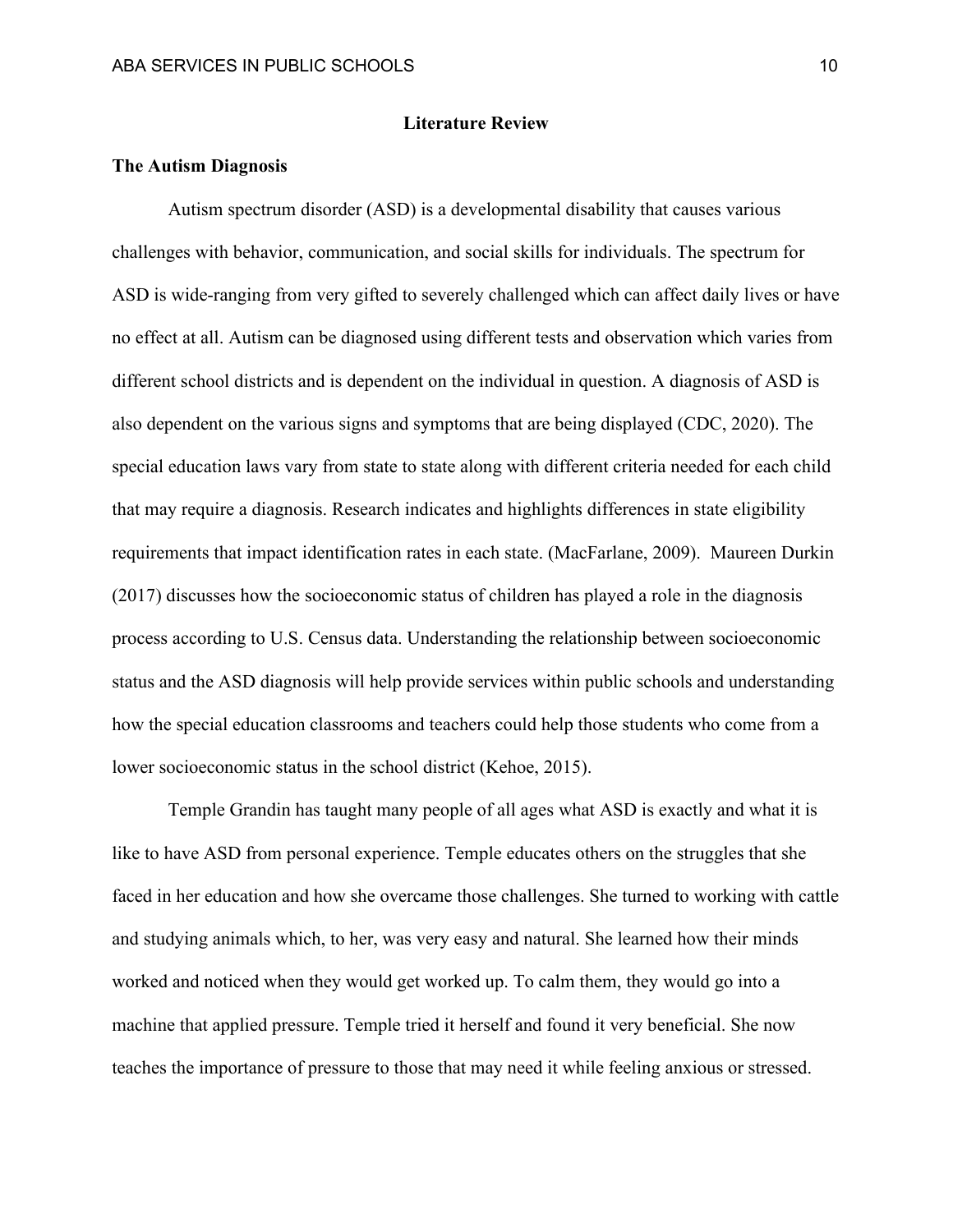Temple also makes it a point in her teachings to stress that people with autism think very differently. Temple believes the world needs more autistic people because of how unique their thinking is. (Grandin, 2010)

### **Individualized Education Program**

Once a child is diagnosed with ASD, the family then usually goes through a process with the school focused on receiving an Individualized Education Program (IEP) for their child that will help benefit them within the classroom. The IEP is designed to specifically address modifications in instruction, support, and services that will allow the child to fully access the curriculum. Each child benefits from an IEP because they are created around the student's particular strengths and what the student needs in terms of support and services. Designing instruction and services to meet the needs of a student identified with disabilities is required under the federal IDEA policy. IDEA stands for the Individuals with Disabilities Education Act which is a policy that ensures children with disabilities are entitled to a free, appropriate public education to meet their different needs, and prepare them for furthering their education, employment, and independent living. Before this act, individuals with a disability were unable to attend school altogether or were placed in separate classrooms focused on special education. IEPs ensure that the individual receives proper support to benefit their learning, and further their skills. The individualized goals that are developed in this process are targeted to achievement and require documentation of process and services. The IEPs will look different because each child's IEP is unique and the teachers are responsible for providing accurate support that the IEP states are needed. Understanding the different factors of IEPs can help the teachers receive more effective training and professional development that will target different aspects of the IEP (Ruble, et., al., 2010). To further this thought, teachers will benefit from gaining specific training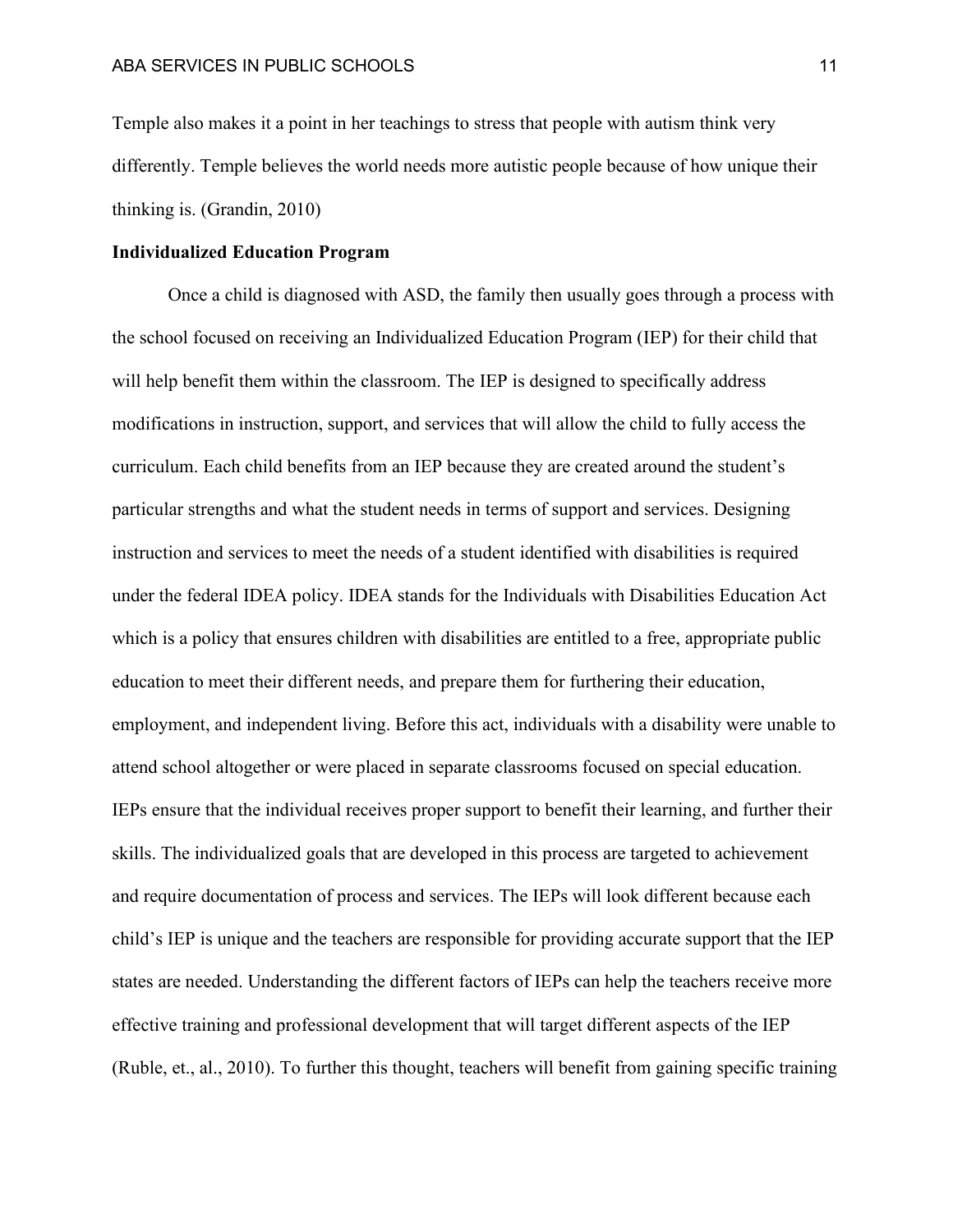to work with students who have IEPs so that their work is the most effective it can be for their students. The students who have an IEP require specific support so if the teacher can't cater to this individualized program then there is no benefit to the student.

### **Education Policy**

A specific policy that is important in special education is the No Child Left Behind Act, which was adopted in 2001. The significance of this Act was to hold schools accountable for student achievement. Included in this accountability were students with special education programs in each state. Teachers, requiring such labels as "highly qualified", were linked to the progress of each student. For each state, the adequate yearly progress (AYP) is calculated separately for all the students and all subgroups of students in each school and each school district. The different AYP percentages have created a public relations nightmare for the states, more in particular, the suburban school districts that measure poorly rated under the state measures in contrast to the urban school districts that are highly rated. The provisions of the No Child Left Behind Act (NCLB) have raised several issues for states; there are concerns for students with disabilities, alternative assessments, and out-of-level testing. One of these concerns is how best to measure the achievement of students with disabilities. There are many different issues in regards to the different abilities of the students and how the test scores are reflected or the preparation that is done before the assessment. The different learning abilities of all students will affect the test scores which might not be related to the preparation of the assessment (Goertz, 2005).

Another policy for special education that greatly influences practices in special education is the Individuals with Disabilities Education Act (IDEA) which focuses on ensuring that all individuals with disabilities have the same rights as others, including, in this case, equal access to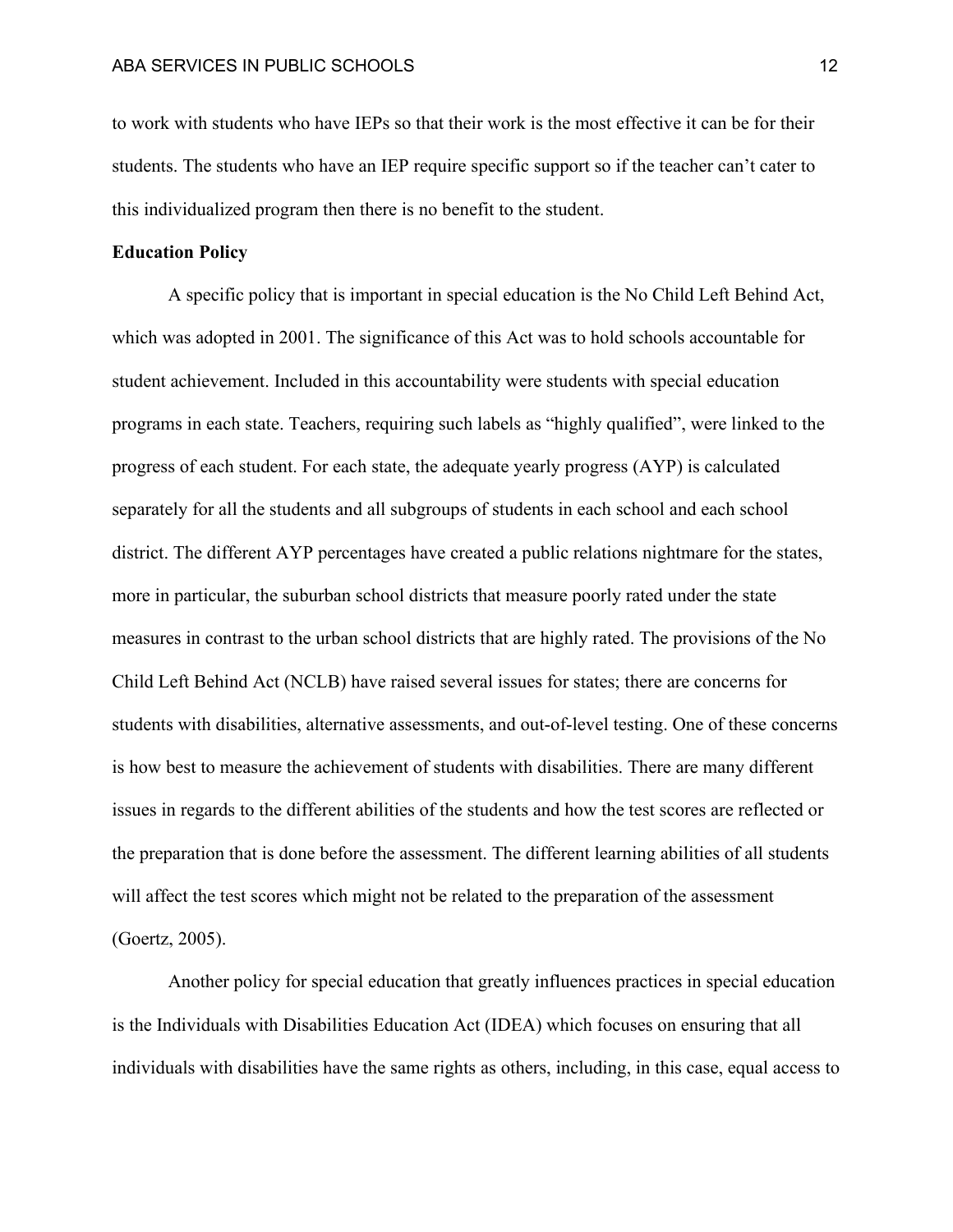#### ABA SERVICES IN PUBLIC SCHOOLS 13

education. There is also help in imposing new and strengthened accountability expectations for students with disabilities along with including their parents to ensure that the children are putting time into their studies with the help of the parents or guardians (Turnbull III, 2005). IDEA was passed in 1975 and was originally known as the Education of Handicapped Children Act. Outside of the educational aspect, IDEA helps implement personal responsibilities which is a more recent addition to this act in 2004 by President Bush (Greer, 2005). IDEA is very beneficial for the whole family because it is not only working with the student and their special education program but it is helping them outside of the classroom with important skills that can be used in the classroom and at home. IDEA is working to include the parents of the children with disabilities so that they are a part of the process and are doing what they can do to work with their children outside of the classroom. (Turnbull III, 2005). The Elementary and Secondary Education Act, adopted in 1965, was the result of increased concerns of US educators and policymakers about the poor performance in the public school system, primarily, in low-income areas. This act speaks to Durkin's (2017) emphasis on working with students in lower socioeconomic areas and measuring the impact on special education programs in schools (Kehoe, 2015). The policy is to work with these groups so that there is equal opportunity in the low-performing schools. (Gottfried, et., al., 2011)

#### **Theory**

Urie Bronfenbrenner created the ecological theory in education with the different structures that create a framework for a child's learning or educational experience. "Ecological systems theory is useful for explaining how educational or social structures affect individual students" (Ruppar, 2017). The key student characteristics that are associated with the different characteristics that are considered are race and age, disability label, and learning behavior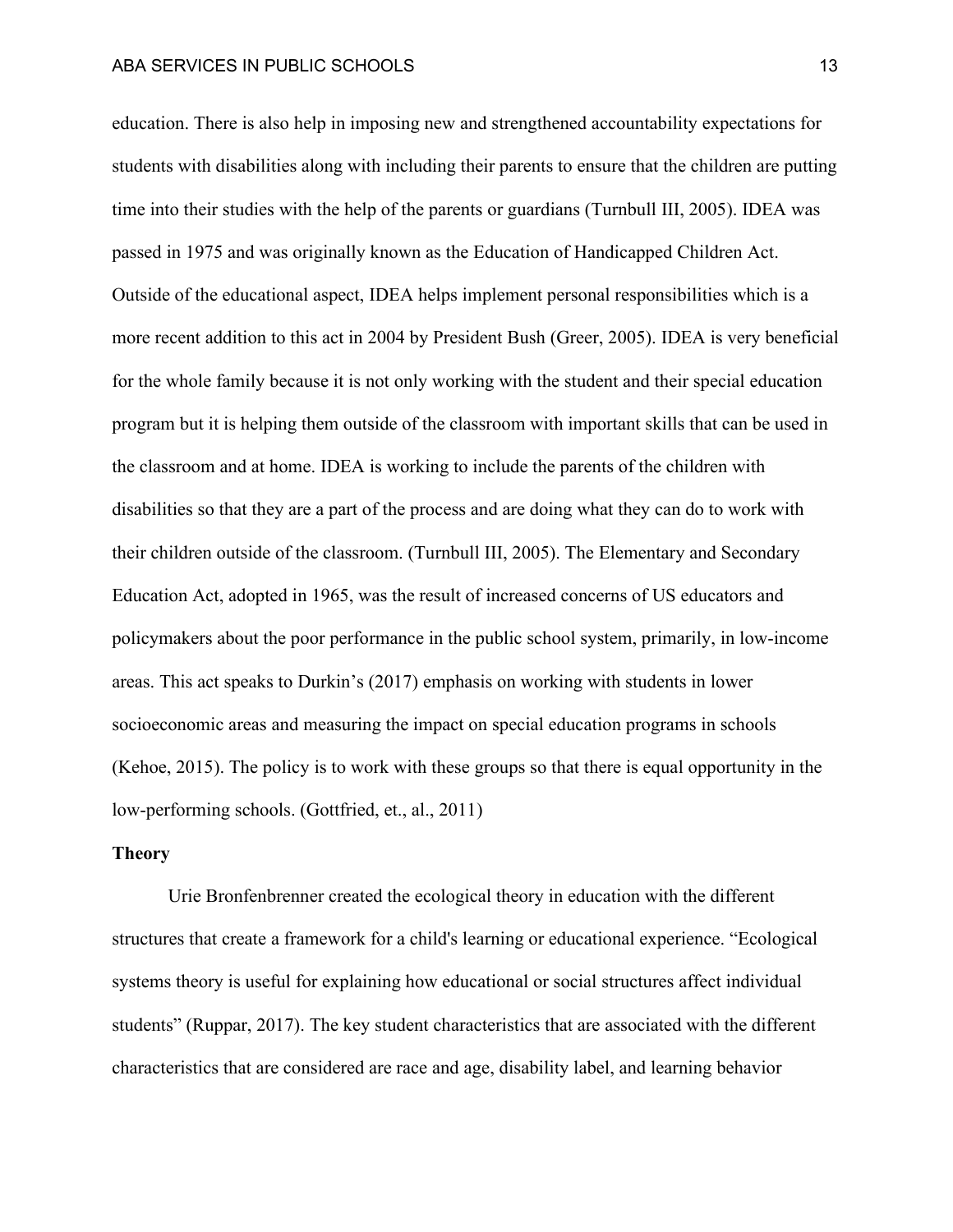characteristics. Students with these different characteristics get a specific placement that will set them up for a successful education regardless of their disability. Schools work to place students with disabilities in the classroom with appropriate teacher support and resources. Within the microsystem, various factors influence students' day-to-day access to general education. Integrating students with ASD into classrooms is important for them to interact with their neurotypical peers. Special education teachers are the ones that influence their students' access to general education and possibly classroom inclusion. Continuous work with their students allows more opportunities. However, if schools don't have board-certified behavior analysts on hand it can make students with ASD transition more slowly. The mesosystems have inner relations between multiple microsystems that influence a child's mesosystem (Bronfenbrenner, 1994). With different inter-relations, a child can have social influences which can impact IEP team decisions. The exosystem has different structures that make up this level. A teacher's decisions and education can influence the student. With a separate system of education for special education, teachers can create a barrier for their students with disabilities. The macrosystem can be defined as the blueprint of the other structures in the system. With special education being guided by federal policy there are decisions and choices already put in place. The IDEA helps guide an individual's education based on their particular needs. The chronosystem is when changes are being made in the other systems. Changes in special education programs affect the students' education. Students with ASD struggle with change when it hasn't been in their daily routines. This can be a hurdle for the teachers and students to work with and can take time. Working with the transitions can be beneficial with the progress being made or it can be detrimental depending on how well the students with ASD react to the change.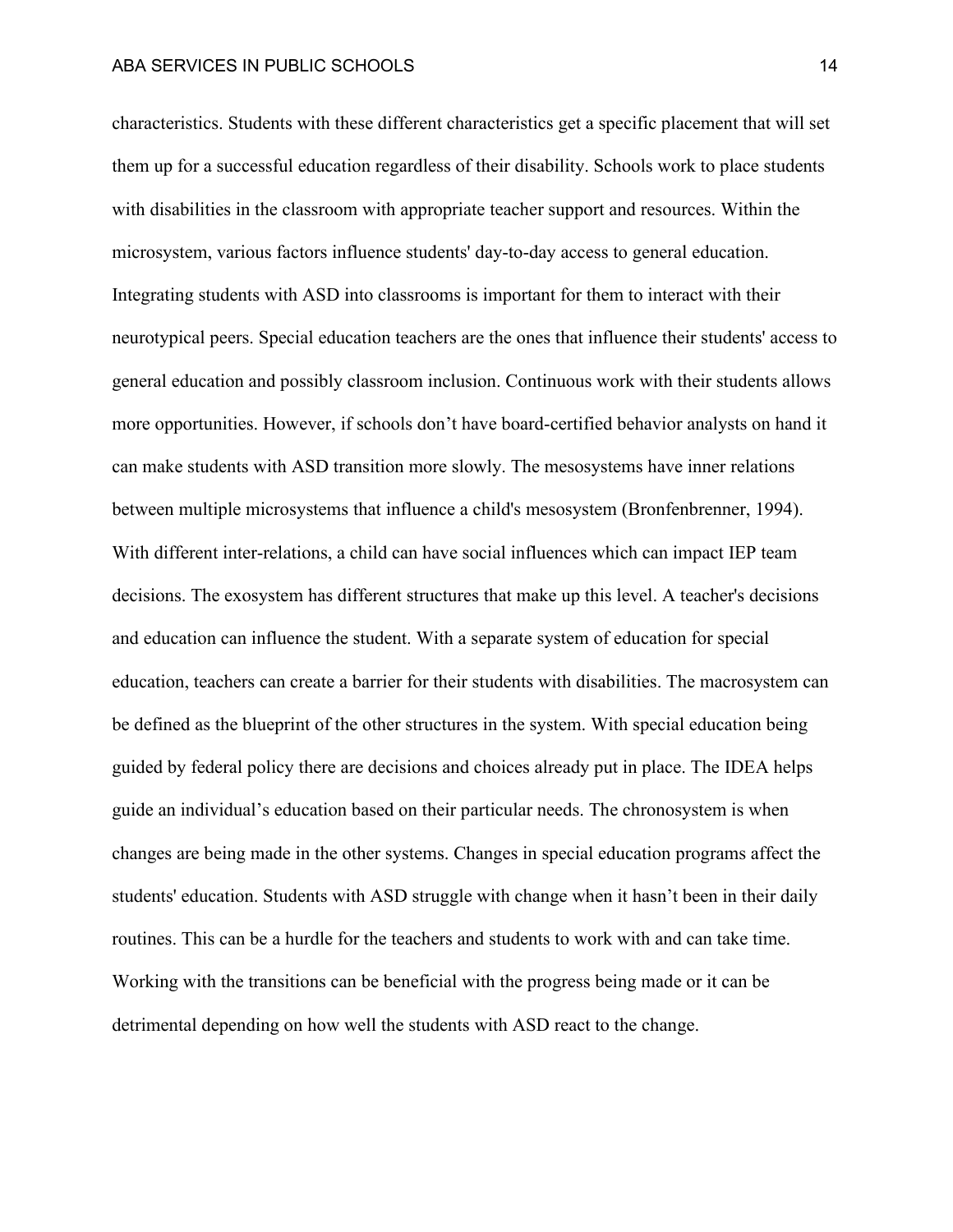Gwen Hardy (2011) discusses the Component Display Theory and Conditions of Learning which both include elements to learn from both hands-on and verbal experiences. Hardy also explains how the structure of both of these theories is similar and helpful for the students to follow during the learning process. With these theories, the particular teacher can teach lessons based on how students will learn the information and material the best. Teachers, especially special education teachers, can apply various learning theories so that their students can get the most out of their learning experience. Hardy (2011) also explains that the National Board for Professional Standards encourages teachers to discover their own beliefs in teaching theories. Component Display Theory (CDT) was introduced in 1983 by David Merrill and was intended to work alongside Reigeluth's Theory which goes along with macro elements in learning. "CDT is independent of the macro strategy, the delivery system, or the management system used to implement that instruction. In other words, a given micro strategy, as specified by CDT, can be used with a wide variety of subject matters and content organizational schemes with virtually any delivery system, and with a wide variety of different techniques for managing the instruction" (Merrill, 1983, p. 284). Merrill's theory can be useful for teachers in special education programs so that they have guidance on creating lesson plans that will help the students learn to the best of their ability. The premise of this theory is not limited to how lessons will be set up but it has wide implications on how students will learn from their teachers. This benefits students with ASD because, for students across the spectrum, student learning styles need to be taken into consideration which this theory does a good job of targeting. "However, CDT is designed to facilitate instructional design, and not just to be an academic theory to promote research" (Merrill, 1983, p. 300). Unlike other theories, CDT is intended to be put into practice and not just used as a guide for the classroom.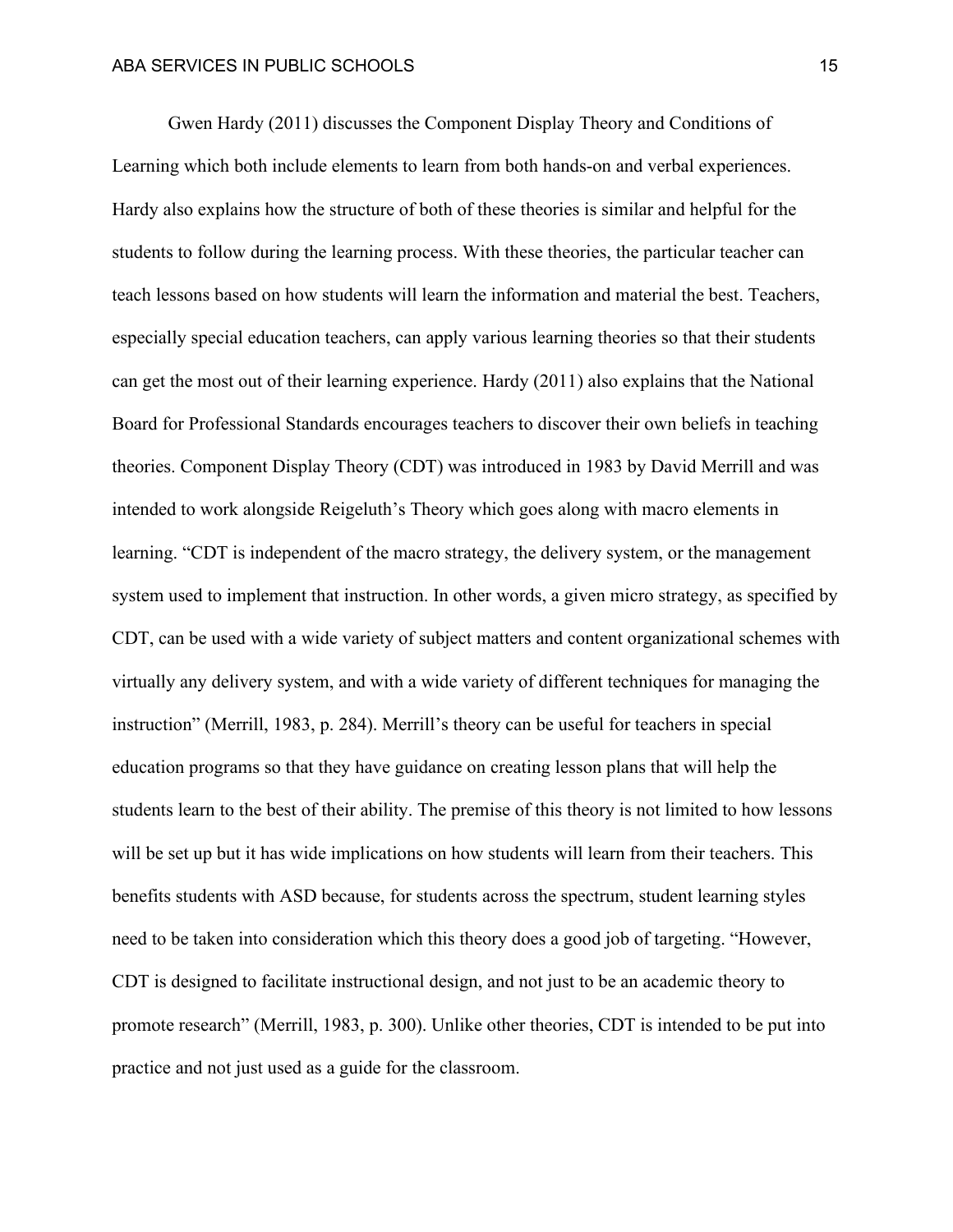## **Early Intervention**

Public schools must create equal opportunities for all students to learn skills that will allow them to find a job after completing school. This sets up students for success rather than squander their educational opportunities. According to Michael L. Hardman (2008), education has traditionally had a utilitarian approach but, with students with disabilities, this approach was potentially not possible due to developmental delays and changing curricular priorities. One major concern in light of the accountability movement is that expectations are lowered for students with disabilities, resulting in poor academic achievement. Failure to change expectations, however, may mean that students with disabilities might not meet the general curriculum achievement standards. (Hardman, et., al., 2008). One methodology often used for students diagnosed with ASD is applied behavior analysis therapy (ABA). ABA has proved successful with students with ASD and, thus, inadvertently allowed for more opportunities for growth in special education classrooms. Other individuals have been diagnosed with ASD and they require behavioral health services which are now starting to become a bit more accessible. Currently, there are federal funding streams for young children from funding programs such as the IDEA, Medicaid, local education agencies, and private health insurance that have allowed for an increase in the therapies available to ASD students both in the home and at school. There are also a few states that have created special scholarship programs that can help fund a child's educational development for any school the parents choose, which can also be a relief for those particular parents. Over the years, there has been a constant push for insurance coverage and benefits that can be offered to more people.

Expanding insurance coverage would be more inclusive and address the needs of those in lower socioeconomic areas or that come from low-income families. (Harvey, 2010). There are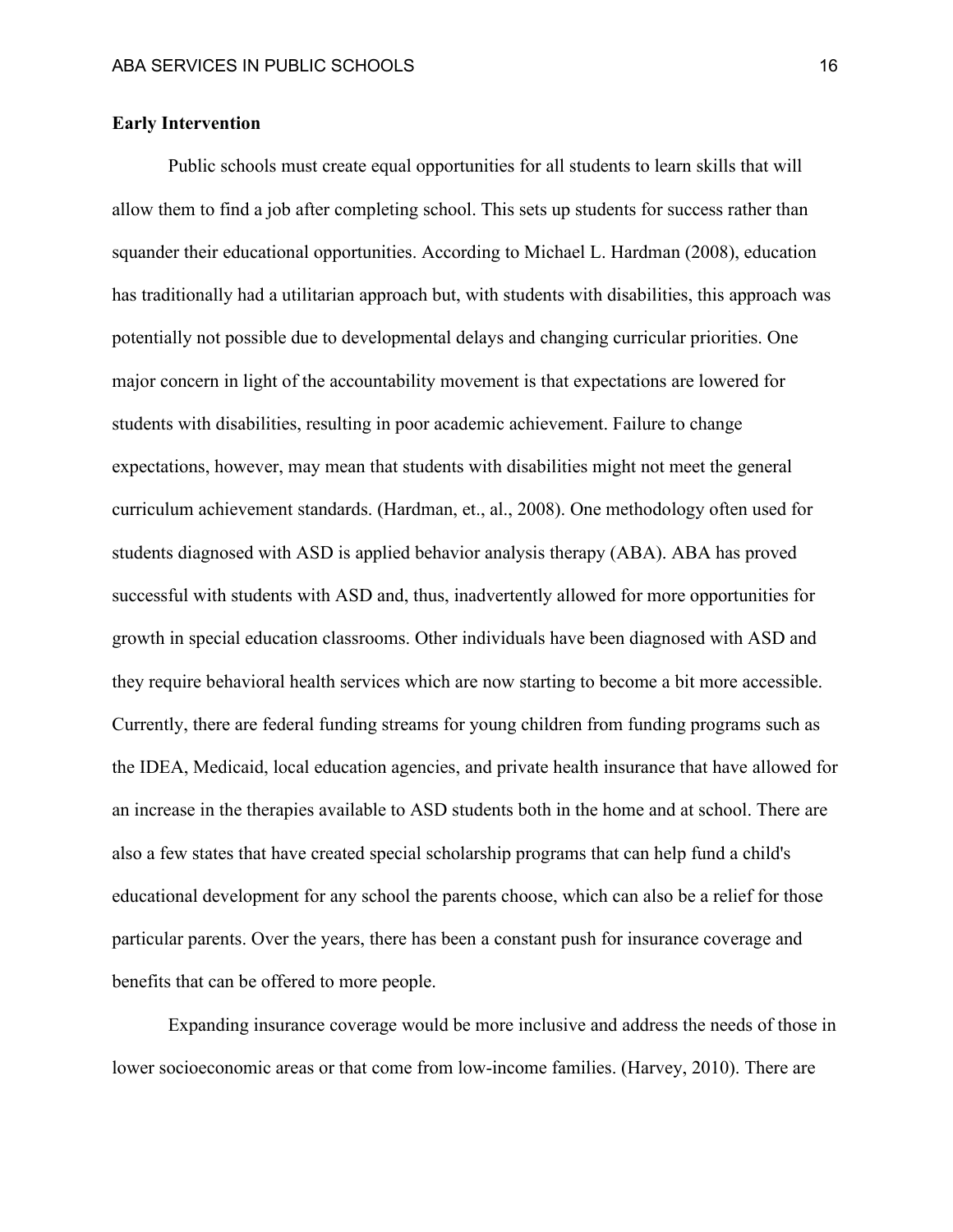socioeconomic status-related differences in child language before school that are predictive of subsequent verbal ability, receptive and spoken language, and academic achievement assessed on standardized tests in Kindergarten through grade 3 (Walker, 1994). There is a lack of support for students who may face communication barriers due to ASD, and require an adult to work directly with them. Without this support, students with ASD are at risk of equal opportunities to comprehend the curriculum. Implications are discussed in terms of stability of performance on language and academic performance measures of children who enter school with different early language learning experiences and whether there is a need to consider early intervention at home or school. Being able to have this option of early support for students means they would need to have insurance coverage. Those without insurance, particularly those from low-income neighborhoods, are not often afforded this option. (Walker, 1994)

#### **School Resource Programs for ASD**

Using Applied Behavior Analysis (ABA) is a useful tool for working with students with ASD because it uses a repetitive educational strategy. Many educators and researchers have explained how useful and effective this has been for students and their progression with ASD. Incorporating this use of education in schools for students with ASD would be targeting a way of learning that would be benefiting them and helping them learn skills that neurotypical students are learning in their classrooms. However, the use of ABA is implemented by Board Certified Behavior Analyst therapists which many schools don't have in the building all day. These professionals typically move around to different schools in the districts to observe and analyze potential students who may need ABA services (Kehoe, 2015).

There have been studies completed that measure the effectiveness of ABA services from the beginning of the sessions and how speech has developed over the sessions. It is very common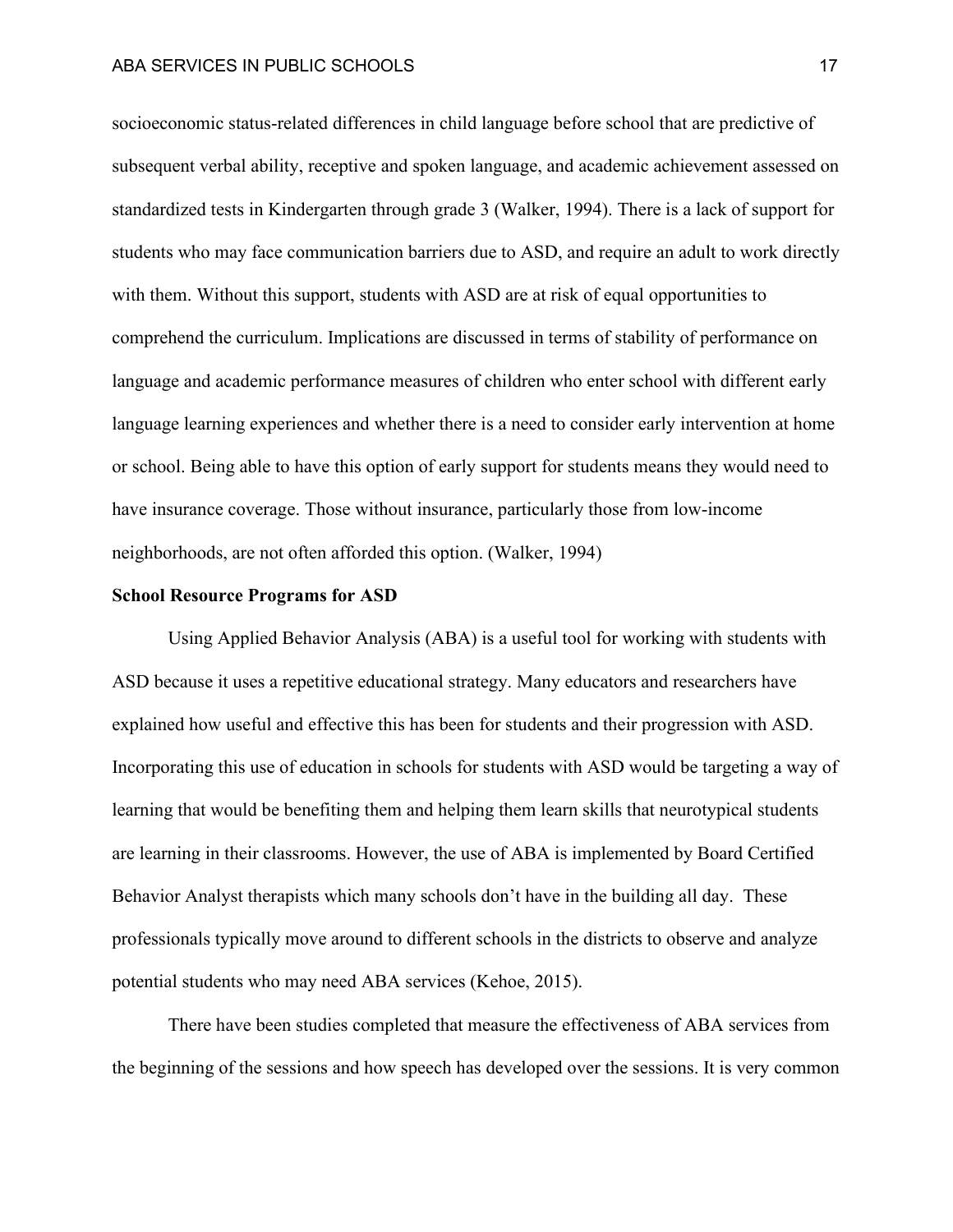for students with ASD to struggle with speech and communication. Speech generating devices (SGD) is a potential solution for students who are not verbal or do not possess effective communication skills. In one study, there were 61 minimally verbal children with autism from the ages of 5 to 8 years old. The group was randomly split, with one group receiving a speech device and one group not having one for 6 months and then a 3-month follow-up. There were 2 stages within the intervention. During stage 1, all of the students received 2 sessions of ABA per week for 3 months. In the second stage, the intervention is adapted to those with the device and those without it. Results from this study show that there were improvements in spontaneous communication by using the speech-generating device from the beginning of therapy sessions with the primary aim of learning speech during the time with a behavior technician. From the secondary aim of the research, the results showed that adaptive intervention with slow responders led to better post-treatment outcomes (Kasari, et., al., 2014). Minimally verbal school-aged children can make rapid gains in various skill areas with the use of a speechgenerating device. The downside to the speech-generated devices is that typically the devices that are given out and paid for by insurance are the ones that are much nicer and have more features that are very beneficial. The devices that are given out in schools by the district are typically low-end and don't offer many features (Kasari, et., al., 2014).

An alternative way to work with students with ASD in a classroom, if ABA is not available, is to work together with their neurotypical classmates. This can help the students with ASD to make connections and improve their communication skills while also allowing them to feel included in the classroom activity. While working with other peers, the students can use their SGD to help with communication skills and they can learn how to apply what they have used on their SGD directly with their peers. From the neurotypical side, students can learn to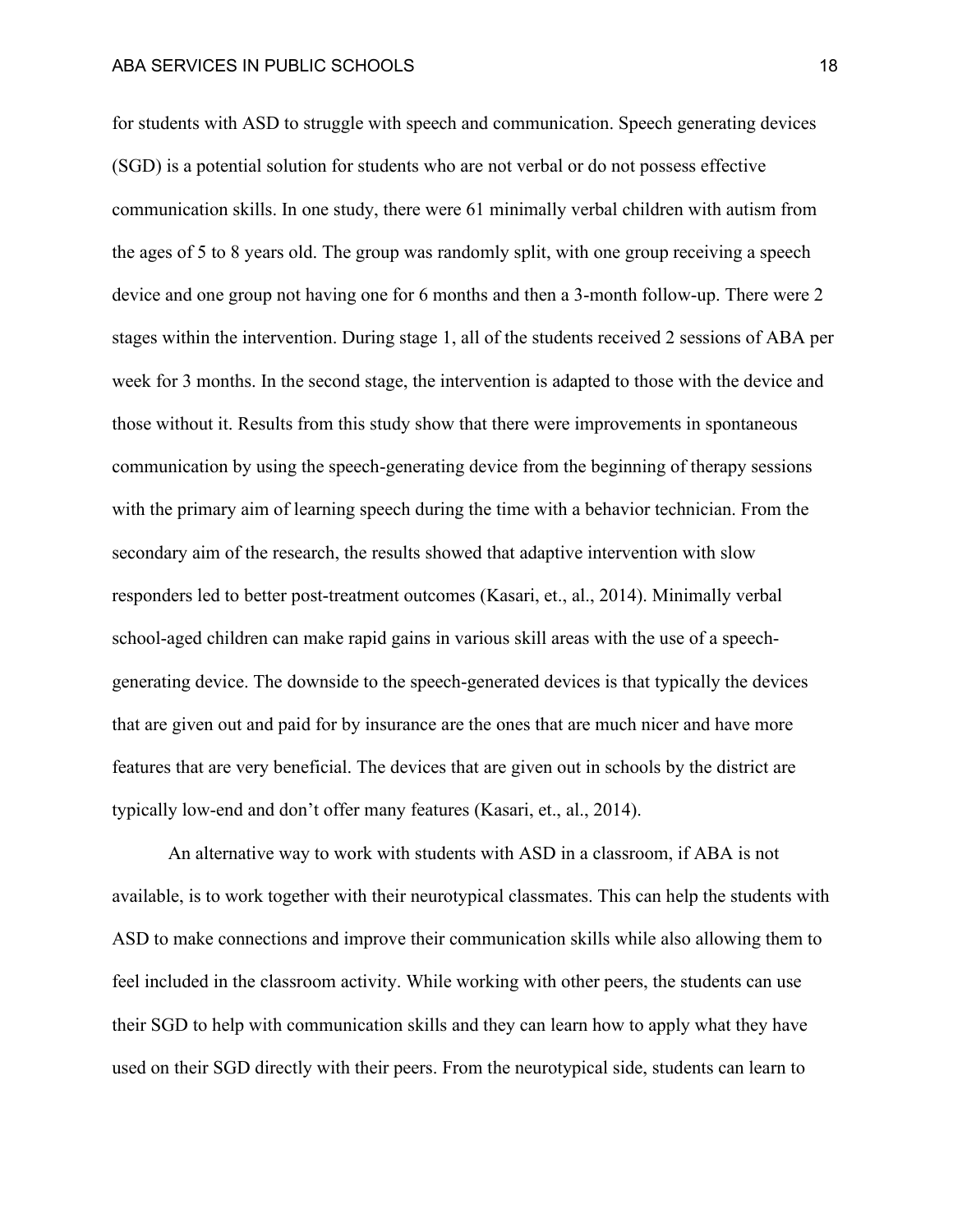help the students with ASD, strengthening their communication skills at the same time. Results from a study show that there is an increase in communicative acts among students with ASD because they are working with their peers. (Trottier, et., al., 2011)

## **Insurance**

Federal education policy, specifically NCLB, has had an impact on special education classrooms. It strengthened the standards approach to education while also establishing the concept of a federal accountability system. The states would then receive funds from the Department of Education. With support coming from the federal government, they have access to particular goals and standards that are set in place within the school districts. In regards to IDEA, there is a concern that even though students with disabilities have access to a solid education, there is not a set guarantee that they will have equal opportunities in the working world after they complete school.

Healthcare tends to be very expensive and coverage tends to range dependent on the specific insurance plan that families have. There also are insurance companies that don't cover ABA services. If parents can't afford the services, their children can't receive the support they need. Creating more options that are cost affordable for ABA services in lower socioeconomic areas would allow more families to get help for their children. Medicaid is the largest public payer of behavioral health services but the information on accessing it is lacking. The utilization of the services and data recorded on the frequency of use can be beneficial as a means of support for a child with ASD. With more states moving towards managing care approaches for the Medicaid programs, the service information is also critical. Having the correct medical information on what insurance coverage is needed for certain healthcare plans can be accessible for those states and schools which would be able to see how the insurance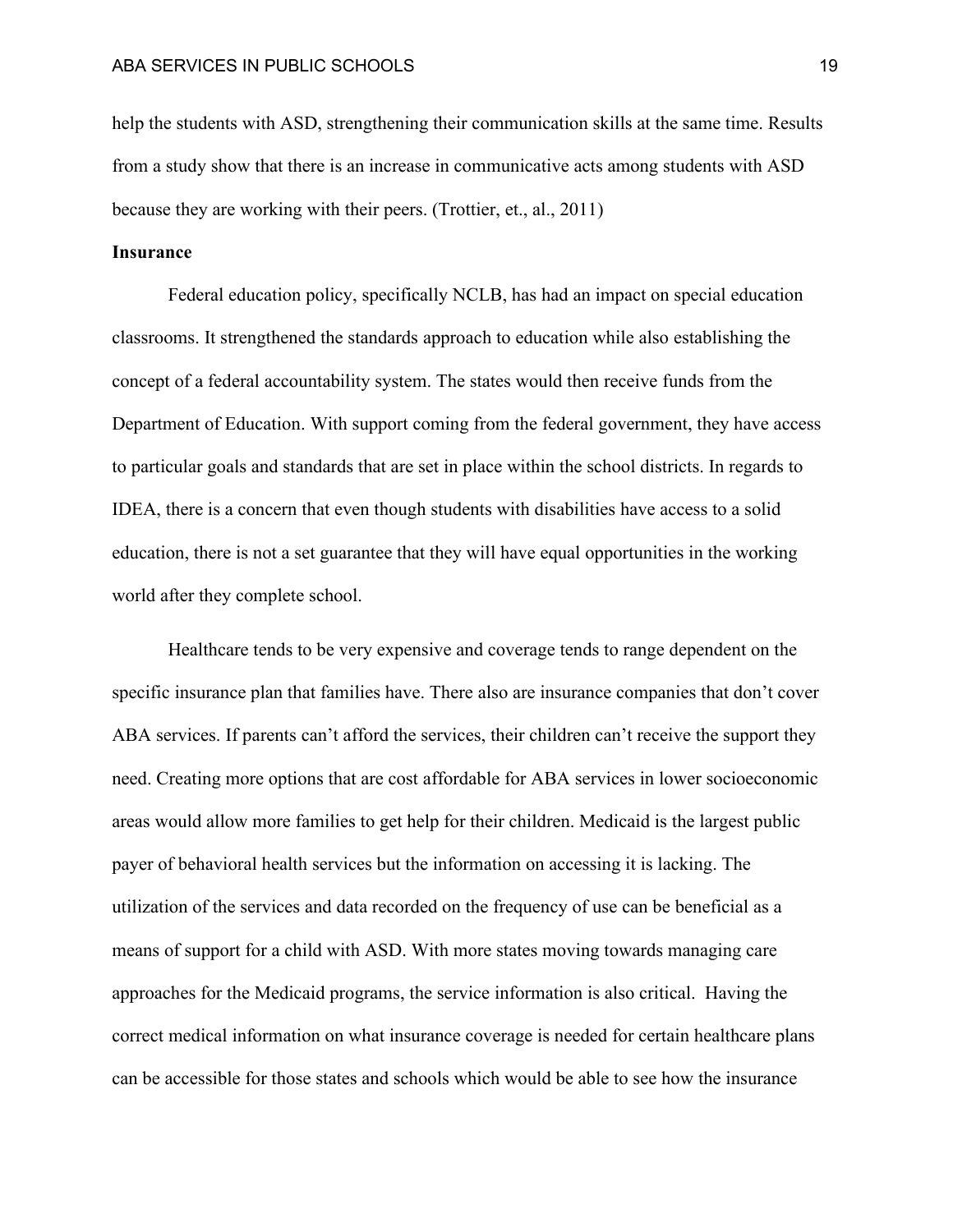companies would be able to work and help cover the cost of ABA services (Ruble, 2005). There can be a limitation on funding for different special education services, particularly in public schools, based on different insurance plans. Public school districts are enticed by funding associated with private health care or Medicaid as a means of subsidizing special education services. This has the potential to help both families but there are pros and cons. The school districts use different third-party sources which have oftentimes been unsuccessful and have also cost the school districts excessive money, incurring costs for families without insurance coverage. Finding a key balance to help the families and the school districts in costeffective ways will be beneficial in regards to supporting the needs of students with disabilities. (Rogers, 1994). Over time, there have become more resources and funding mechanisms for the services of Board Certified Behavior Analysts (BCBA) who work directly with students with ASD. Having access to BCBAs in public schools will allow more opportunities for those with ASD to get the support and resources that are needed for their learning experience. With proven results on how ABA has benefited clients, having a BCBA in schools can help justify more funds for the program because of how effective the service is for students and families. Creating a plan of multiple visits either in a week or a month can be budgeted into a financial plan, supporting third-party funds along with financial planning for the families. Putting together this plan to work in public schools would help benefit the families and also the students because they would be receiving services in school and could also work with a BCBA outside of school as well which could help save money for families and the surrounding school district. (Brown, et., al., 2021).

Access to ABA therapy with a BCBA is affected by the different socioeconomic areas that families come from. Typically, the highly affluent neighborhoods receive better access to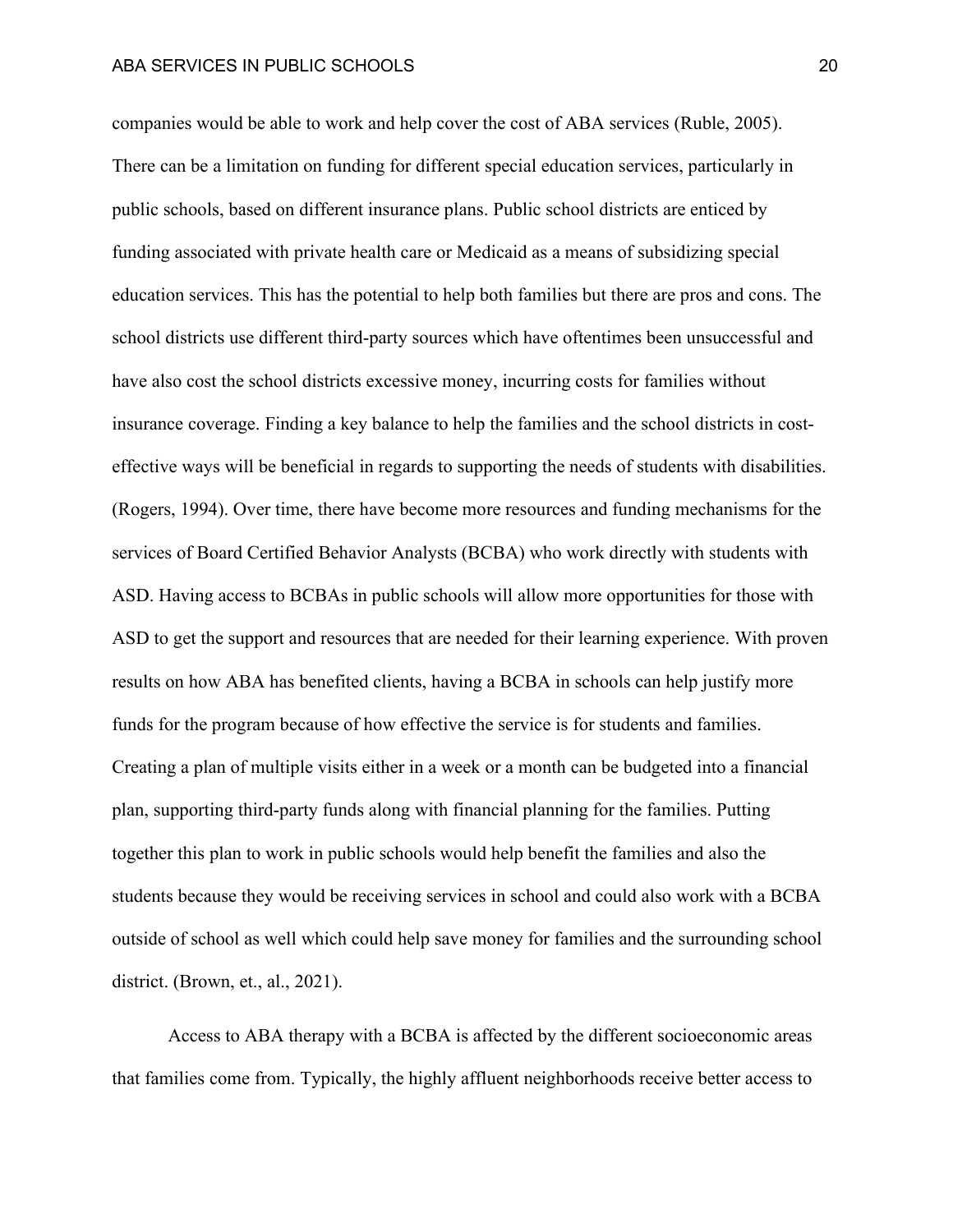healthcare support and healthcare coverage. However, families coming from lower socioeconomic neighborhoods have less access to ABA services and healthcare, race-ethnicity and healthcare insurance coverage are negatively related to this access. Creating more opportunities for BCBAs to get involved in urban areas that might need the services would allow equal opportunity for the children with ASD. Taking the time to improve the geographic access will allow more ABA services and accessibility to families. (Yingling, et., al., 2021)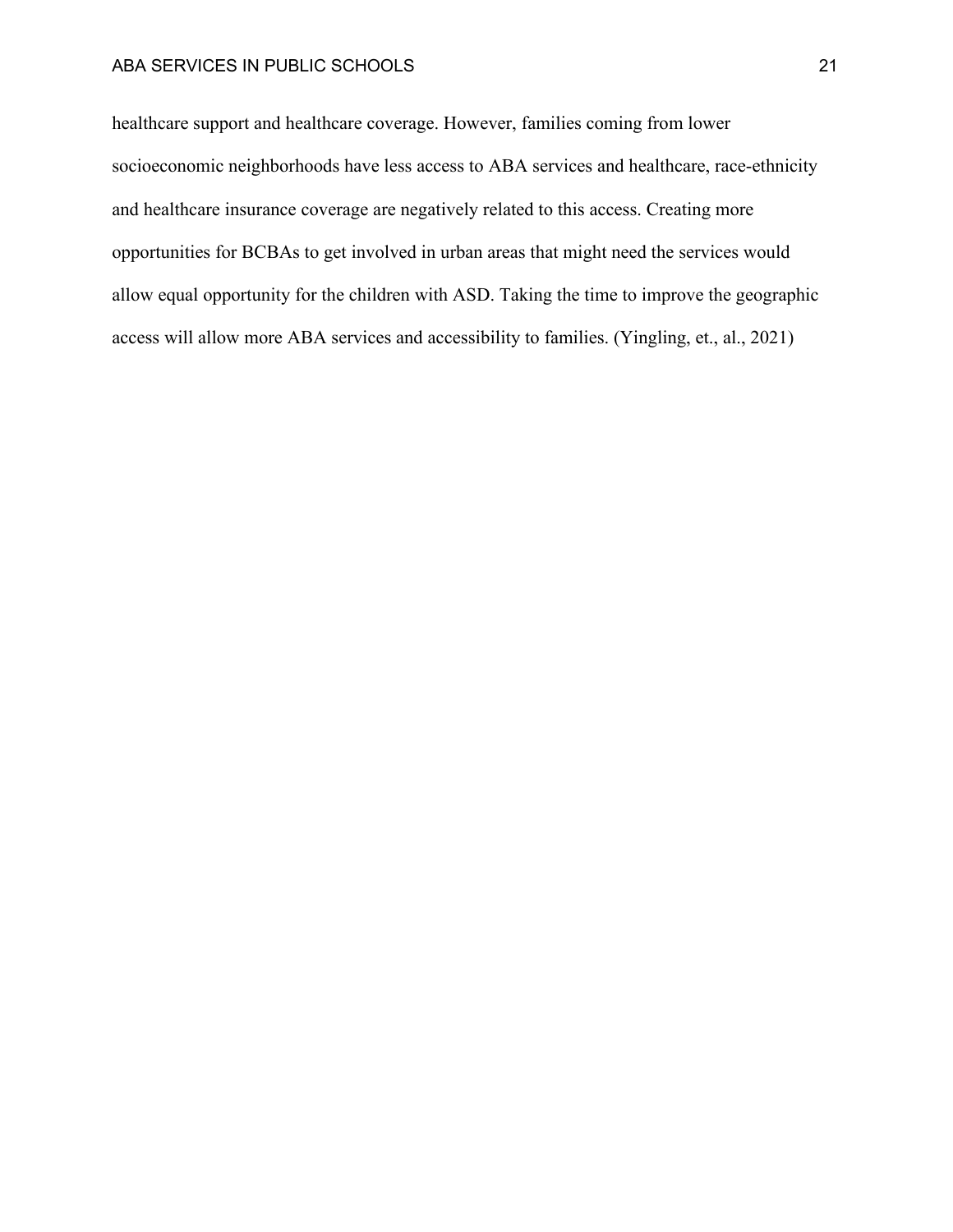## **Data Memo**

## **Diagram 1**

*Having Applied Behavior Analysis in Public Schools*



ABA in public schools will benefit not only students with ASD but it will help lower financial burdens for families in lower socioeconomic areas. Students will also benefit from the proper support and services that are provided by BCBAs in the classroom. Students that come from lower socioeconomic backgrounds might not get a diagnosis until later on in life but with BCBAs in schools, they will be able to get early diagnosis and resources. There is an increase in the number of children being diagnosed with ASD so having in-school resources will only benefit children and improve their educational experience. Over time, with students with ASD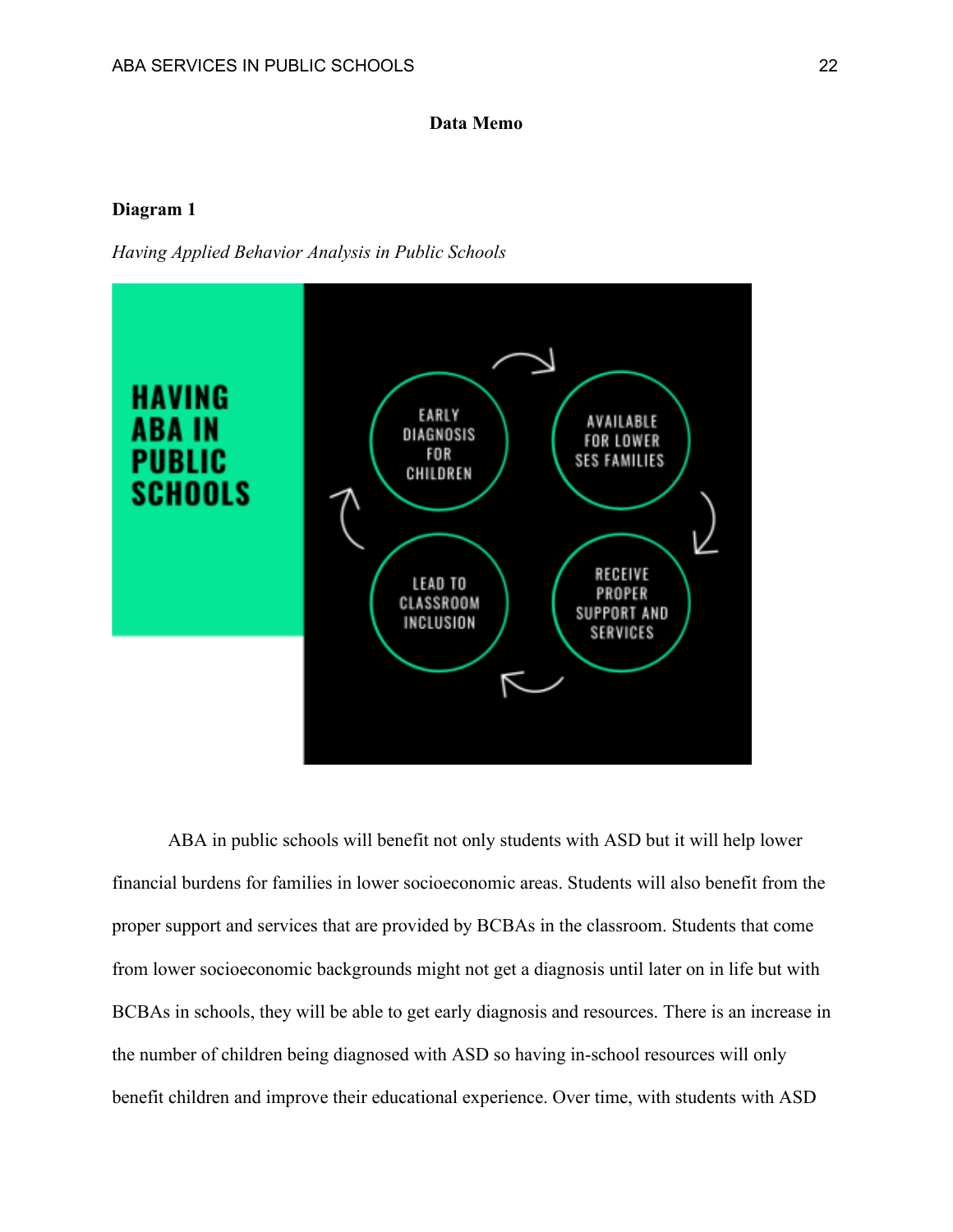show improvement, they can then be a part of the classroom with their peers which will allow for

more classroom inclusion.

# **Diagram 2**

*Costs for Children with Autism Spectrum Disorder*



A child with ASD will require more medical costs than a neurotypical child which can cause hardships for families, especially those who are from a lower socioeconomic area. State insurance has mandates that are associated with a 16% increase in board-certified behavioral analysts. In Massachusetts, coverage includes, but is not limited to, ABA and non-dedicated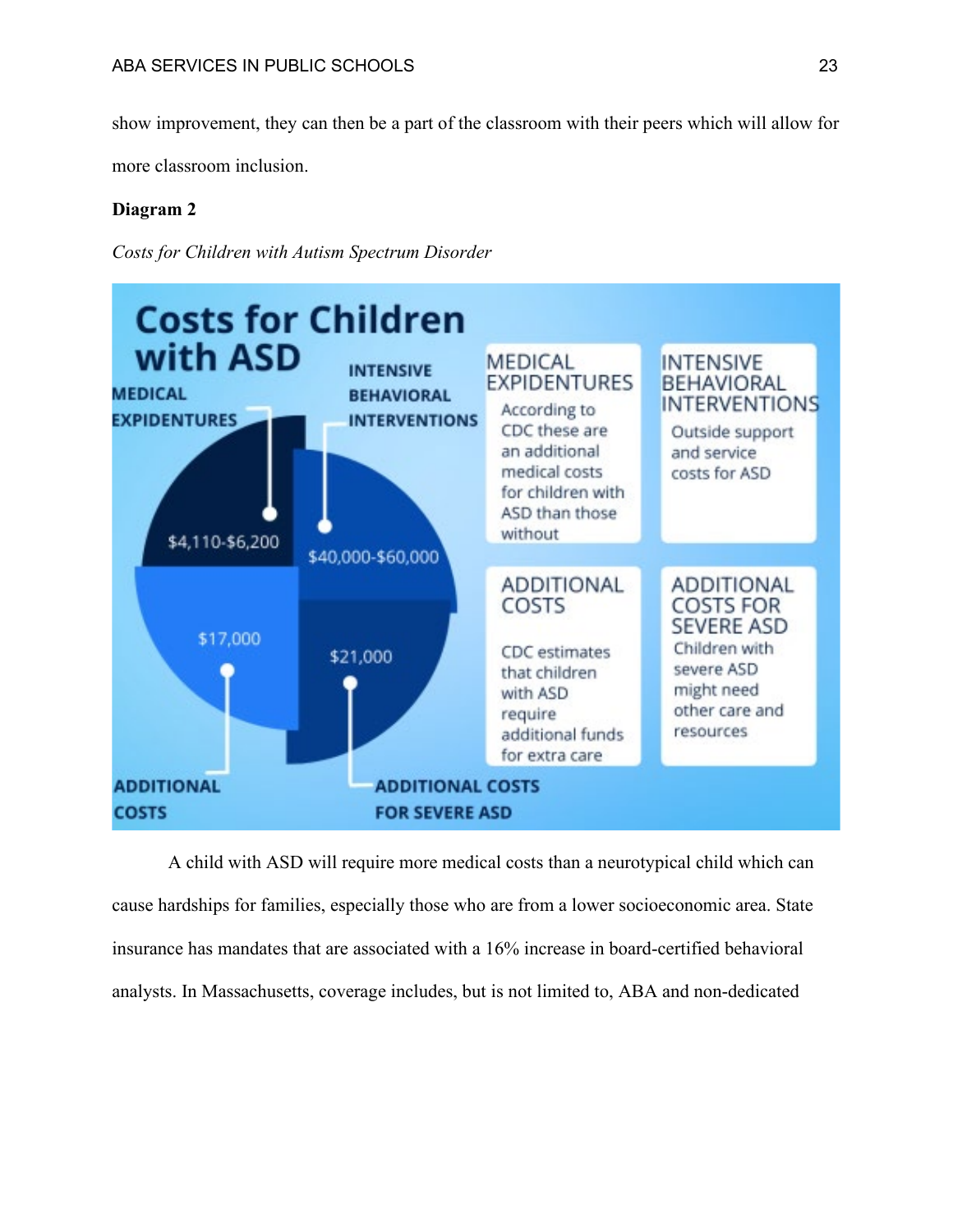augmentative and alternative communication devices. However, the coverage is dependent on the availability of federal funds. Even though insurance offers coverage, oftentimes limits are reached and families then have to dip into their funds for their child.

# **Diagram 3**

*ASD in Children*



Many children are being diagnosed with ASD each year and this number is expected to continue to increase. Schools need to be understanding of what services can support these children. While considering the rates across the country, creating resource opportunities for the targeted populations can help lower costs for families and make insurance coverage more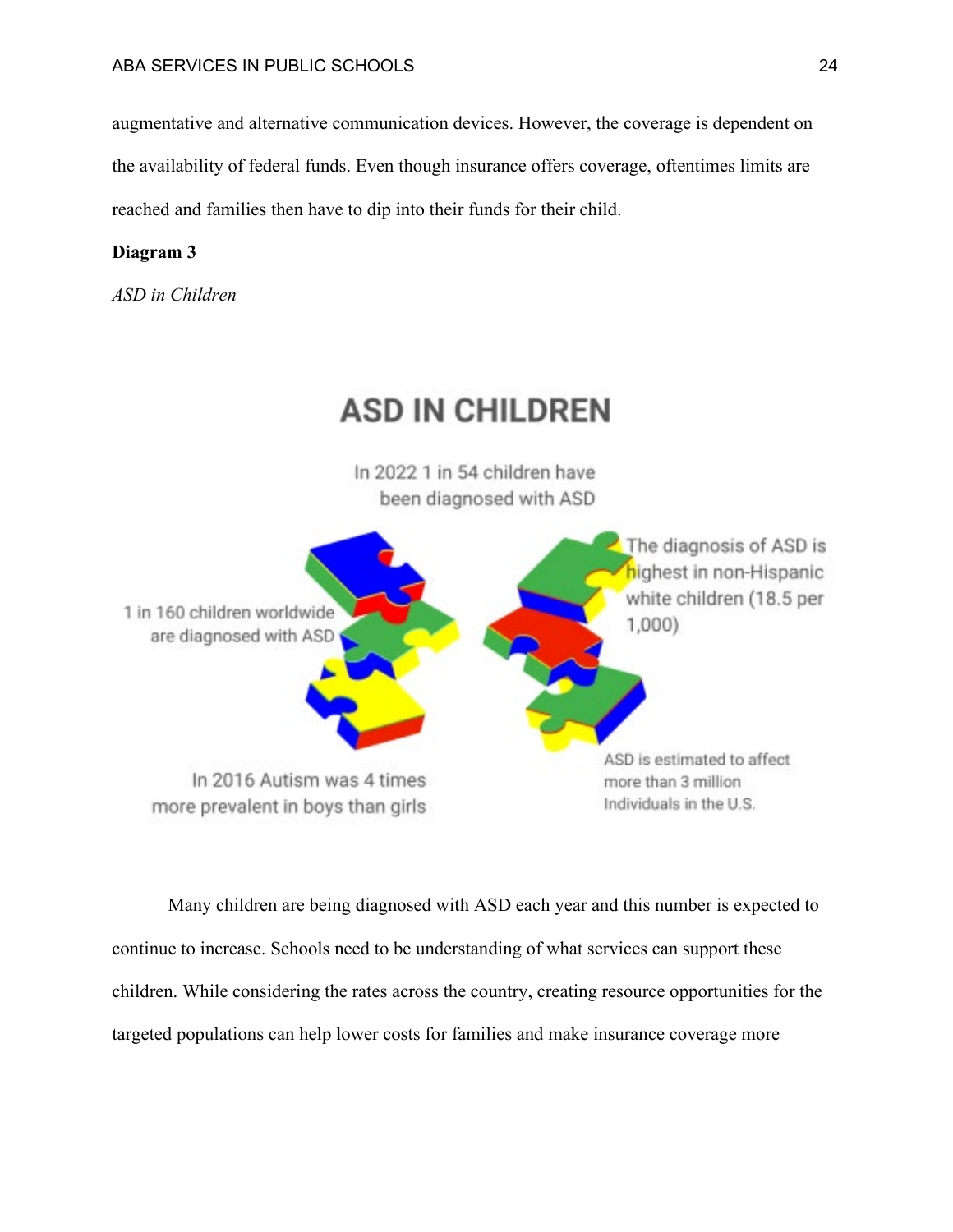possible. To address the growing need, changes must be made to improve insurance coverage and costs, as well as services available in public schools.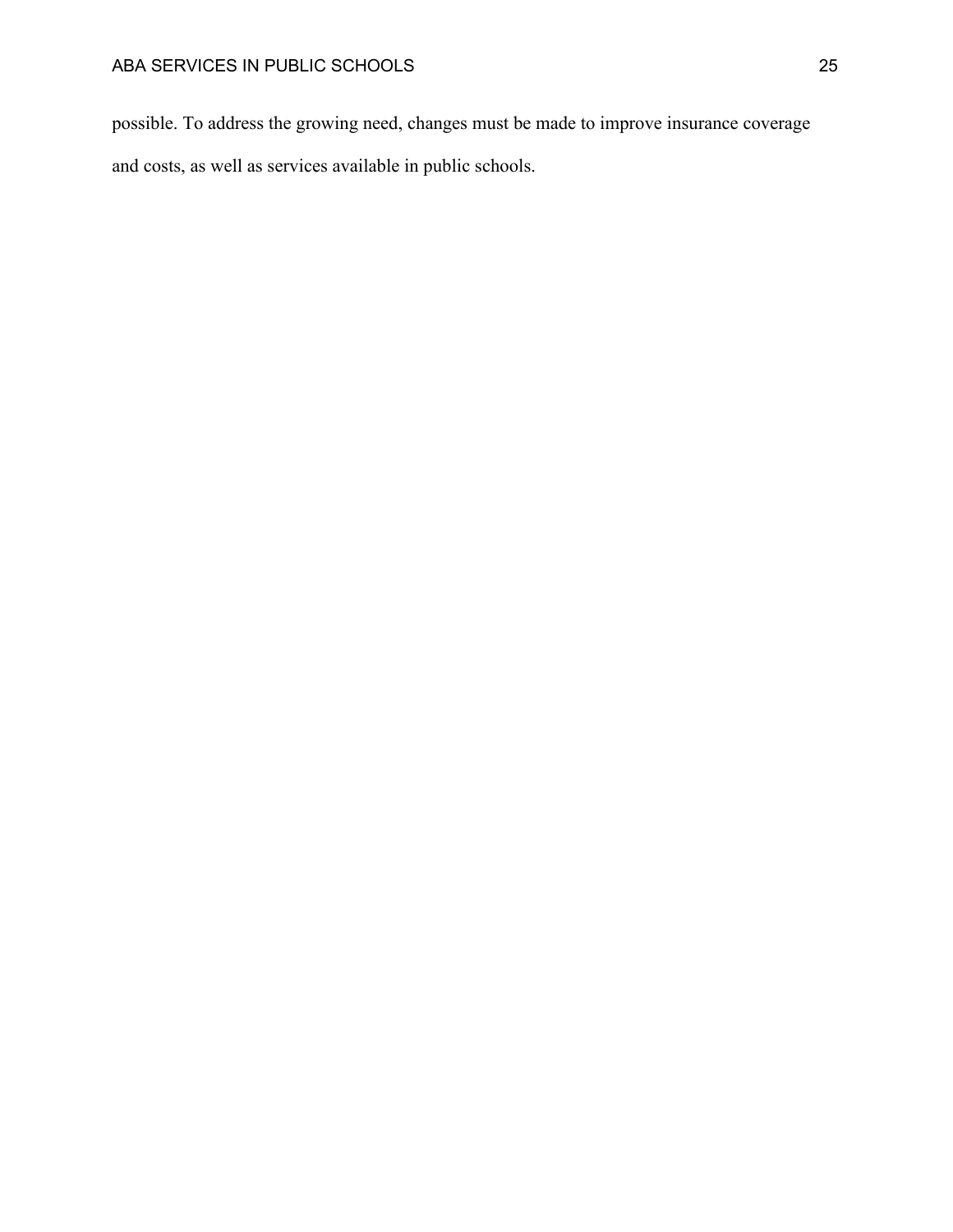#### **Recommendations & Implications**

Although implementing various ABA services in public schools can cost the town more money which can result in other programs being affected potentially, other solutions can help ensure the support students with ASD deserve. An increase in classroom inclusion for particular students, that would be appropriate and beneficial, could be a step in the right direction for a solution. Also having the use of a speech-generating device for ASD students can help with classroom inclusion along with other ABA therapy services that possibly are needed. This can be beneficial for many reasons, the first being, that it can be individualized, and can target what the student is learning and involves their skill levels. The student can be working with their teacher on the computer and be doing the activities that will target their curriculum. A second benefit can be a reward after the student completes tasks in their ABA programming. These rewards are a critical motivator for task completion. Limiting the use of the computer to that of a reward is crucial so that the privilege doesn't get taken advantage of. Many times, however, there can be challenges with the use of technology between teachers and students which can affect learning. There could be problems that come from using technology, such as, the student becoming completely dependent on it rather than it helping them with their speech. Instead of them working on practicing different words or phrases they might just go right to the device. The behavior support staff will want to try and avoid that potential situation by guiding them to try and communicate the best they can without the device and include alternative be supports. The student must be able to learn from the teacher but if there is the constant use of technology then they start to struggle with learning from the teacher's style (Campigotto, 2013).

Controversies are inevitable when it comes to different views and especially in schools where teaching styles may range within the special education department. The current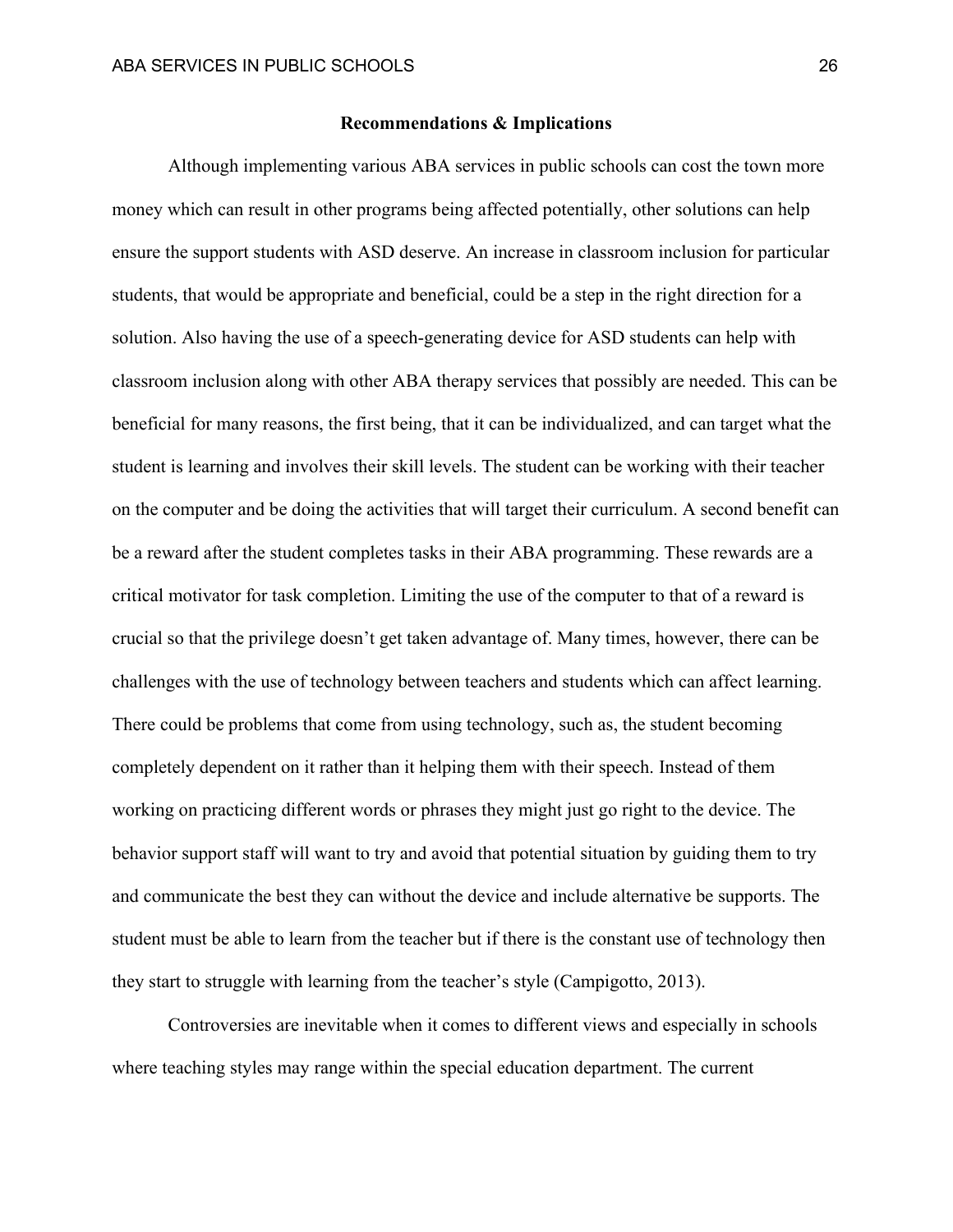curriculum that is being taught across the country in special education classrooms has many differences among the services and the academics that are offered to students with disabilities. The teaching of the different curricula throughout the state to students with ASD prompts hurdles with learning electronically. However, there are programs such as Visual Communication Analysis (VCA) that can make electronically learning and teaching effective. One benefit of Visual Communication Analysis (VCA) is that students with disabilities have improved their functional communication skills. VCA is used in severe special education classrooms and allows them to learn independently. Considering the IDEA and NCLB Act, using VCA helps reach the common goal of equal access to education while still adhering to the individuals' needs (Shkedy, et., al., 2021). Despite having individualized plans, it is important that students are somewhat on the same track and that their goals are achieved that are set for them.

The IDEA helps ensure free appropriate public education for those with disabilities in the least restrictive environment which also mandates the access and services for students, including access to devices and technology if part of the individual education program. Integrating more use of technology in the classroom for all the students to ensure proper accommodations for any student can help teachers support the needs of all students. Teachers can learn to have peers work together, along with students with ASD, to help each other improve skills that they might not be learning from just the teacher. Kaori Nepo (2017) argues that there is an immediate need for policy and system changes that can help improve the overall education services for all students (Nepo, 2017).

Educational leaders work to create inclusive educational spaces for all types of learners. This will require training for teachers so that they can properly provide the right resources for the classroom to benefit all the students and their learning needs. Creating training opportunities for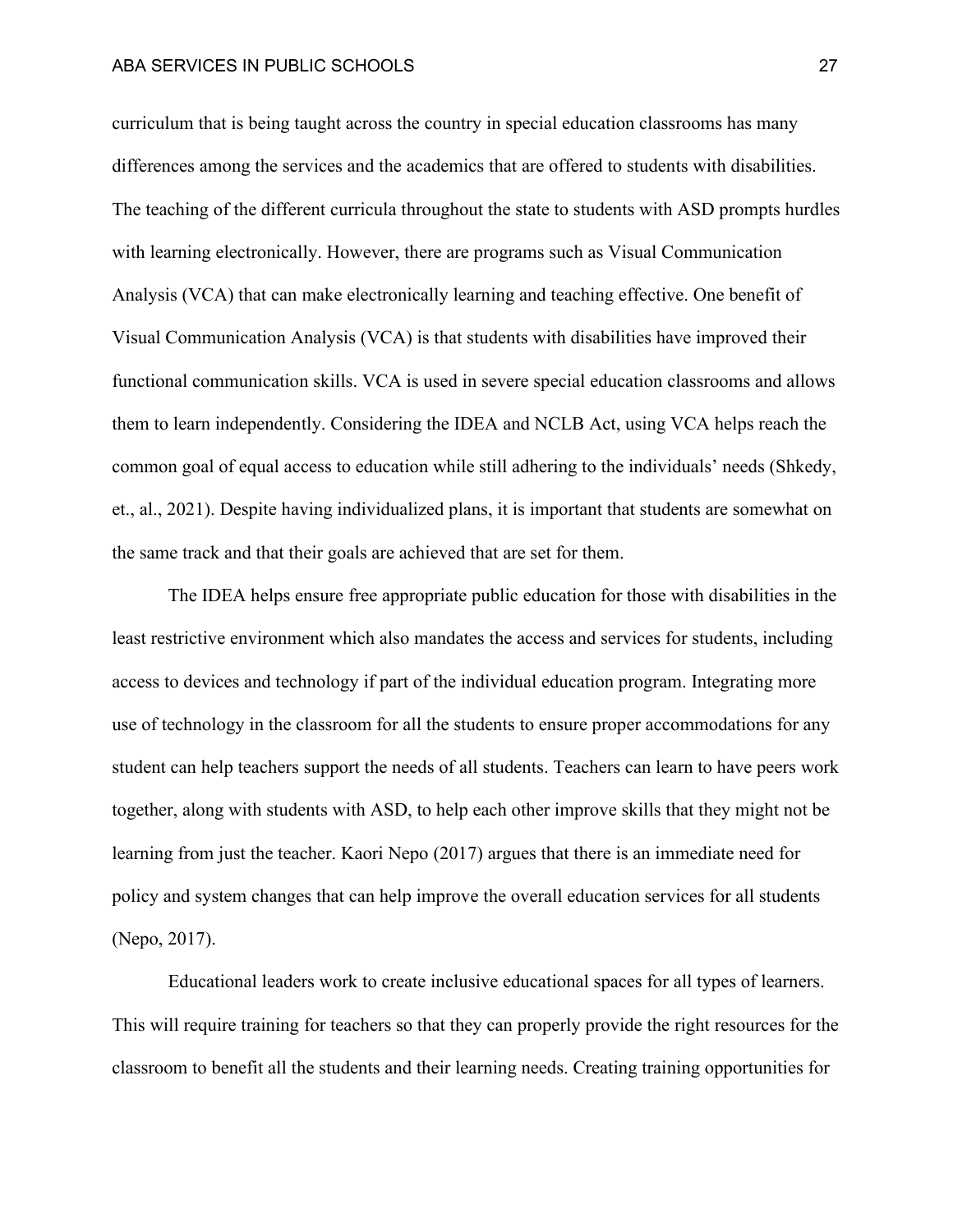educators to work with special education students will allow them to learn about the Educational Leadership Constituents Council Advanced Programs in Educational Leadership Standards which they may not have been fully familiar with if they weren't educating students with disabilities. This program goes into more detail or resources on how to support students with a disability that isn't necessarily required for all teachers. Going through the training will only benefit teachers in the long run because they will be able to work more with all students and not feel limited. This skill set makes students in K-12 special education programs feel embraced and included in their schools (Pazey, 2013).

Since ABA therapy is not always offered in schools and many districts don't have access to BCBAs regularly, teachers need help working with students with ASD. Teachers often are trained on how to teach neurotypical students before starting their job but they don't receive extensive training for students with ASD. This is the perfect opportunity for BCBAs to host workshops educating teachers on how they can help their students and what they should do in case a problem arises. BCBAs can come in with registered behavior technicians and can go over basic principles, such as long-term generalized maintenance, and competency-based approaches. These pieces of training can be done in larger groups so that the teachers can work together to learn new ways of teaching and create a more inclusive classroom for all students. (Forte, 2018).

In special education, there are paradoxes and dilemmas that researchers face while trying to create an inclusive learning experience. Practitioners are also working to seek socially just education systems within a democratic society. Artiles (2003) concludes that unless researchers and practitioners surface their assumptions about difference, as well as culture and space, the special education field will continue to perpetuate the silences that threaten the educational and life needs of historically marginalized students. Artiles (2003) argues educators should be the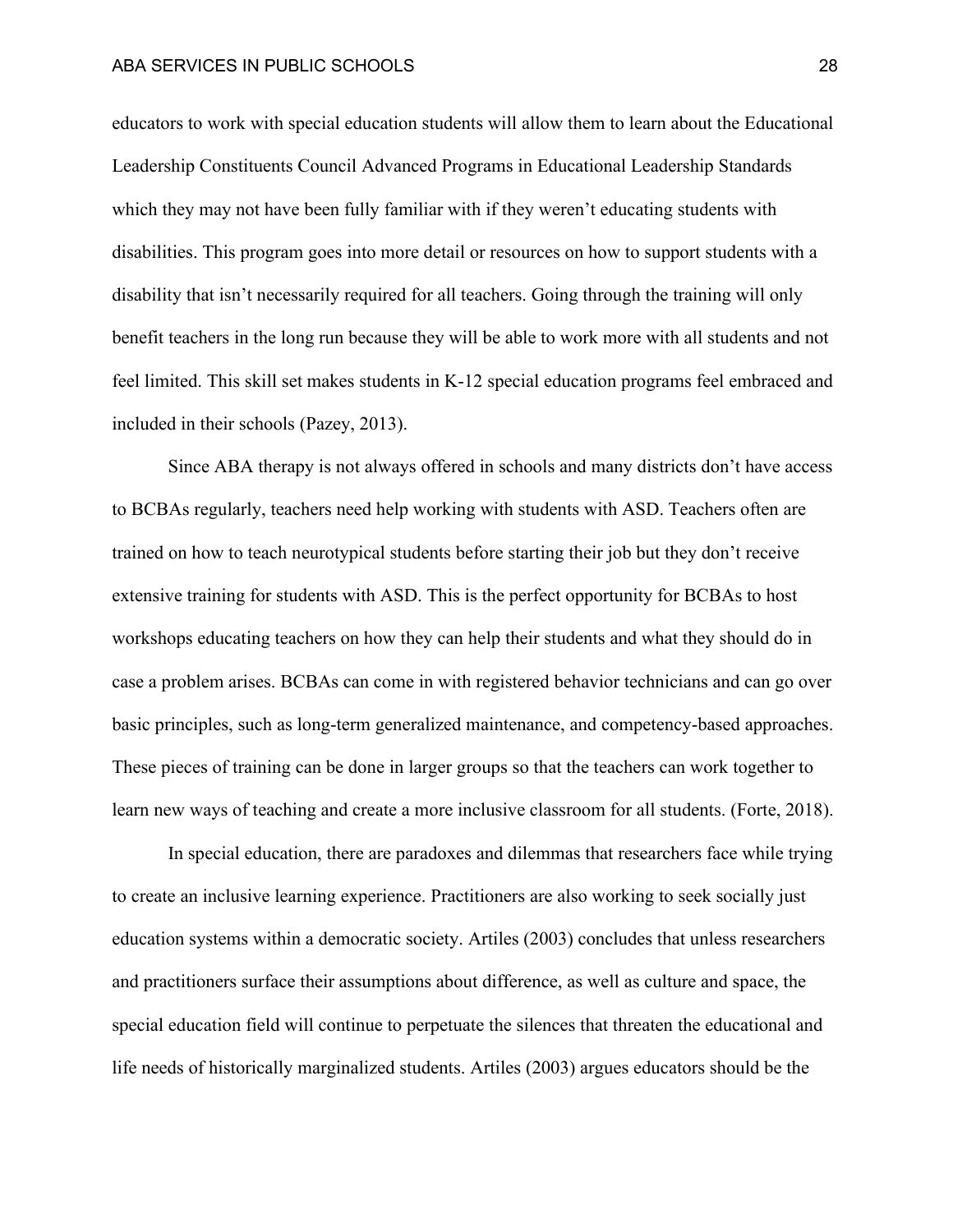voice of their students who might be at a disadvantage and can't vouch for themselves. This being said, educators must be the voice for their students when it comes to their education and knowledge to stand up for what is right when they might not be able to advocate for themselves. (Artiles, 2003). Teachers may recognize that their students with ASD might not be getting the full support they need because there aren't BCBAs available to work with them or they don't have materials that can help them succeed. The teachers then need to help advocate for those students to try and help them receive the full opportunity of learning like their neurotypical students in the classroom.

Bedford, MA has a program in the public school system that works to support students with ASD. The program is called "The Bridge Program." This program is a safe, therapeutic environment supporting the academic, behavioral, and social/emotional needs of students. The service and support cater to students who have had difficulty making progress in a fully inclusive classroom. These services can be helpful to students with ADHD and ASD. The range of this particular service can be more targeted for the students' specific needs. Special education teachers and general education teachers, as well as trained teaching assistants, collaborate to provide targeted support, monitor progress, and assist in the implementation of accommodations and modifications (Bedford Public Schools, 2022). This can be a model for other schools in various districts around the state. There is no mention of requiring insurance from the families, which can be helpful to those who are in a lower socioeconomic group that may not be able to afford an alternate service for their child.

The school district has another program called, "SAIL 1" which is a separate program that serves students from preschool to age 22 with educational needs due to ASD and other related disabilities. (Servicing students until the age of 22 is required by law for students with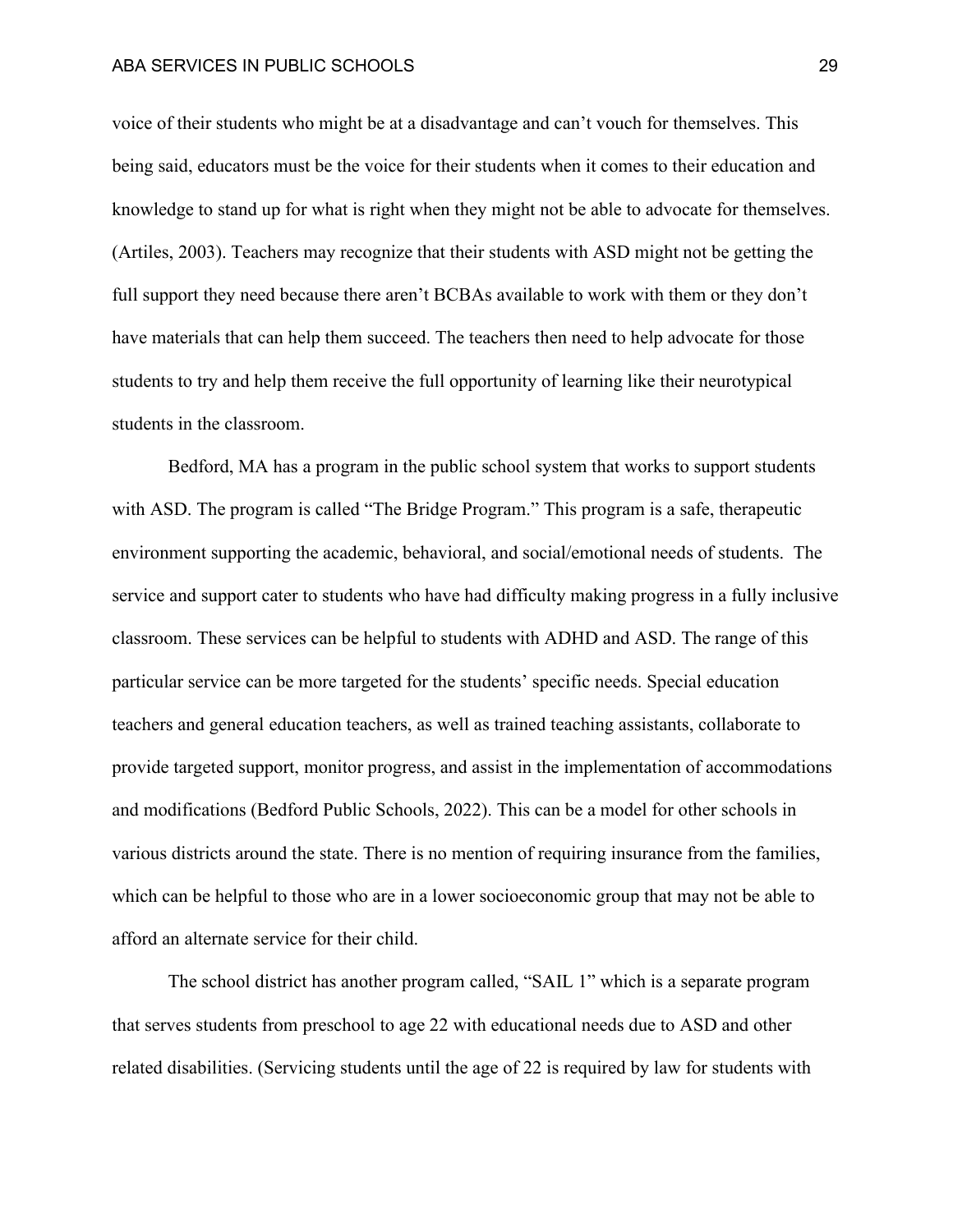disabilities who don't reach the required graduation benchmarks in the same time period as their neurotypical peers.) This particular program has highly structured, individualized programs that are based on ABA principles and procedures that also include the same service that is offered by a behavior technician found at private ABA centers. These different programs within the Bedford, MA school district are beneficial for those who cannot afford ABA services outside of school or those who don't have access to it in their home towns.

"SAIL 2" is another program in the school district that differs from "SAIL 1" by being more of an inclusive model program. This means it caters to students in preschool through grade 12. The program works with students in general learning settings and classrooms. The students are still getting support as they learn with their peers. These three programs help set the Bedford, MA school system apart from others because they can reach families without personal costs so that the children can get the support they need without parents feeling stressed about finances.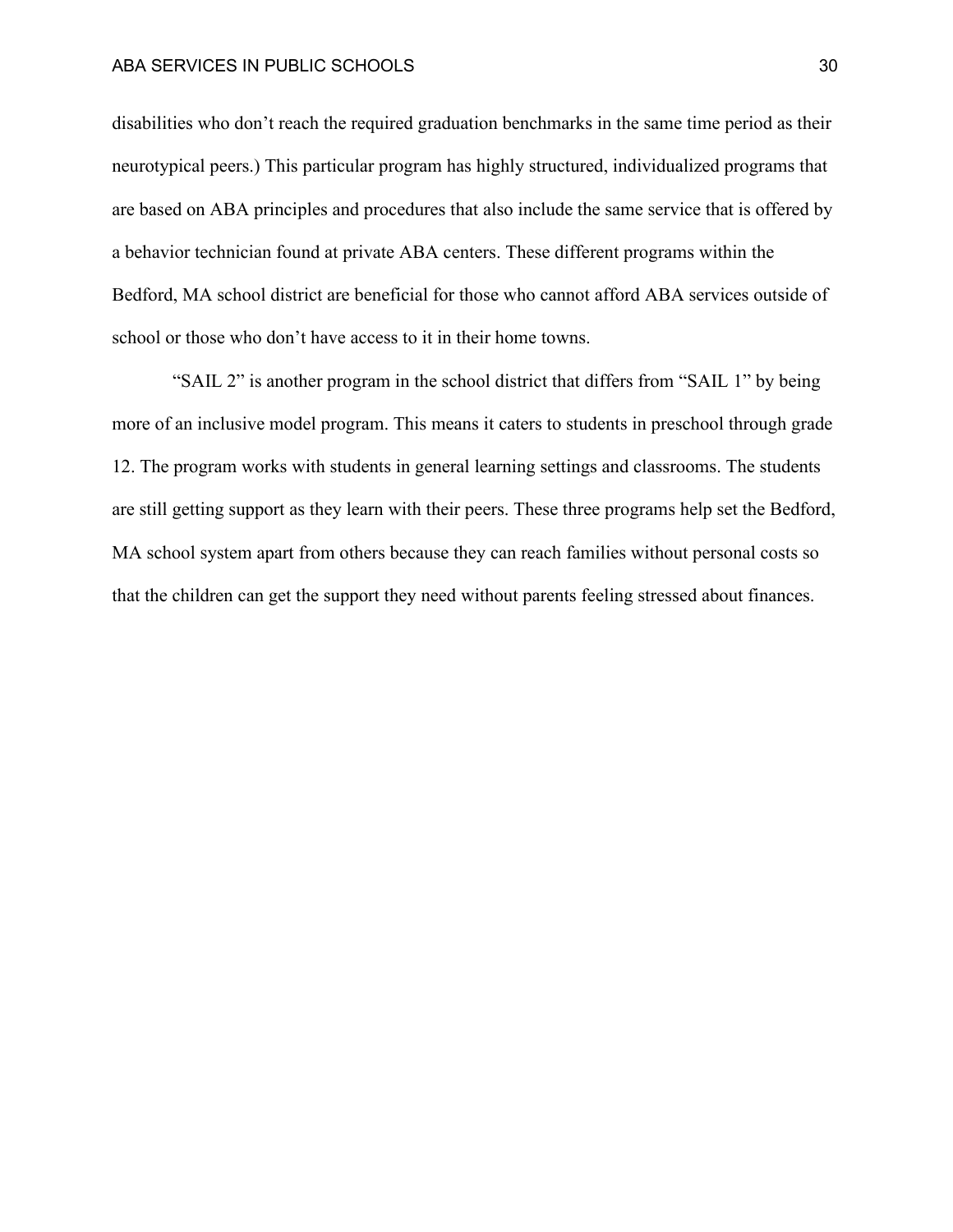## **References**

- *A comparative look at School-Based and Center-Based ABA programs*. (2020, October 27). Association for Science in Autism Treatment. [https://asatonline.org/research](https://asatonline.org/research-treatment/clinical-corner/a-comparative-look-at-school-based-and-center-based-aba-programs/)[treatment/clinical-corner/a-comparative-look-at-school-based-and-center-based](https://asatonline.org/research-treatment/clinical-corner/a-comparative-look-at-school-based-and-center-based-aba-programs/)[aba-programs/](https://asatonline.org/research-treatment/clinical-corner/a-comparative-look-at-school-based-and-center-based-aba-programs/)
- ARTILES, A. (2003). Special education's changing identity: Paradoxes and dilemmas in views of culture and space. *Harvard Educational Review*, *73*(2), 164–202. <https://doi.org/10.17763/haer.73.2.j78t573x377j7106>
- *Basics about autism spectrum disorder (ASD) | NCBDDD | CDC*. (2020, March 25). Centers for Disease Control and Prevention. Retrieved March 31, 2022, from <https://www.cdc.gov/ncbddd/autism/facts.html>
- *Bridge program | Bedford public schools*. (2022, January 1). Bedford Public Schools. Retrieved January 26, 2022, from [https://www.bedfordps.org/district/continuum](https://www.bedfordps.org/district/continuum-services/pages/bridge-program)[services/pages/bridge-program](https://www.bedfordps.org/district/continuum-services/pages/bridge-program)
- Brown, K., Rosales, R., Brown, M., & Flora, S. (2021). The use of a brief treatment package to increase session note completion in an ABA agency. *Journal of Organizational Behavior Management*, *41*(4), 305–318.

<https://doi.org/10.1080/01608061.2021.1922125>

- Campigotto, R., McEwen, R., & Demmans Epp, C. (2013). Especially social: Exploring the use of an iOS application in special needs classrooms. *Computers & Education*, *60*(1), 74–86.<https://doi.org/10.1016/j.compedu.2012.08.002>
- Candon, M. K., Barry, C. L., Marcus, S. C., Epstein, A. J., Kennedy-Hendricks, A., Xie, M., & Mandell, D. S. (2019). Insurance mandates and Out-of-Pocket spending for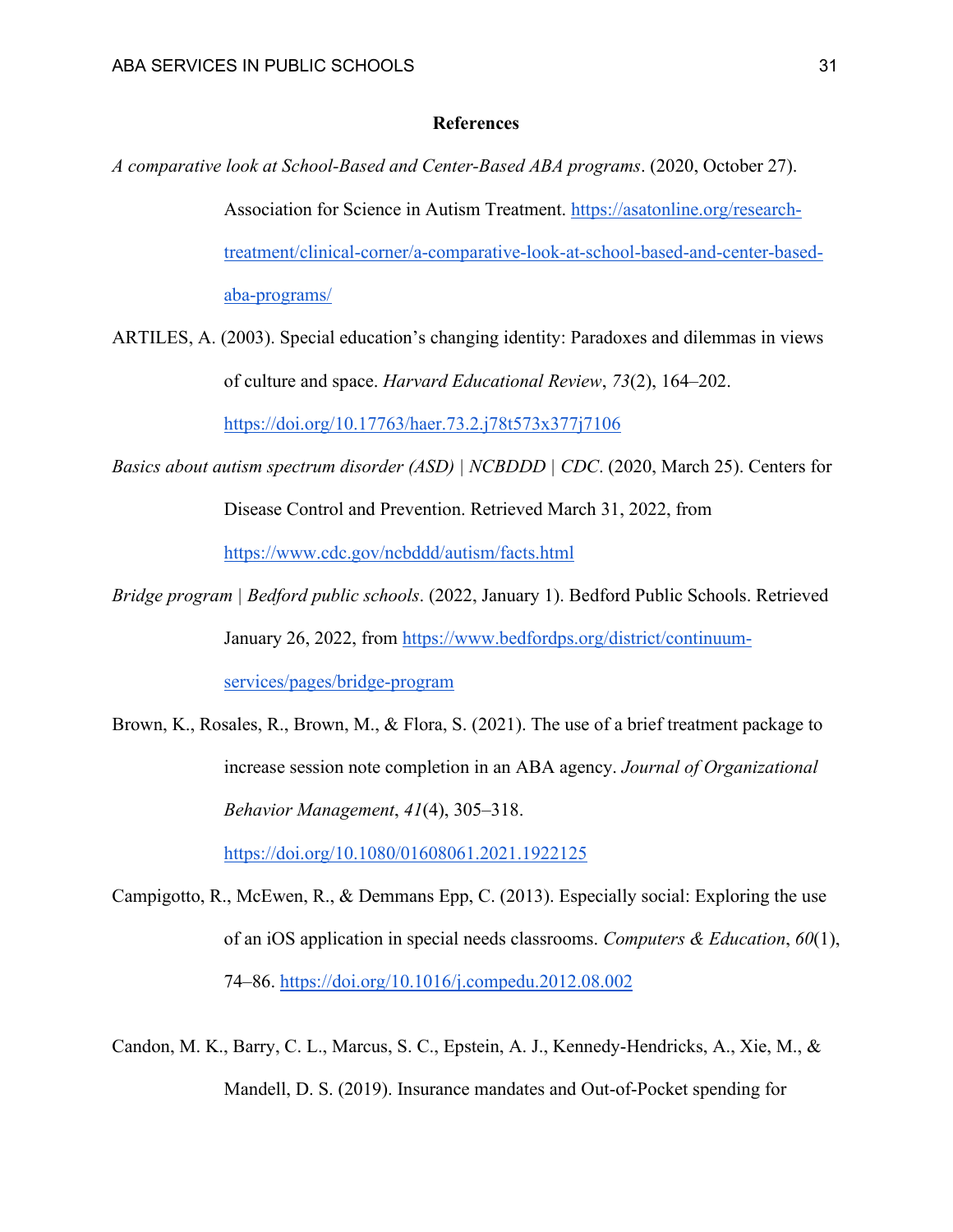children with autism spectrum disorder. *Pediatrics*, *143*(1).

<https://doi.org/10.1542/peds.2018-0654>

- Causton-Theoharis, J., & Theoharis, G. (2008). Creating inclusive schools for all students. *The School Administrator, 65*, 24–25.
- *Component display theory (David Merrill)*. (2018, November 30). InstructionalDesign.Org.

<https://www.instructionaldesign.org/theories/component-display/>

- Commonwealth of Massachusetts. (2022). *Resources for families — Autism*. Mass.Gov. Retrieved April 24, 2022, from [https://www.mass.gov/service-details/resources](https://www.mass.gov/service-details/resources-for-families-autism)[for-families-autism](https://www.mass.gov/service-details/resources-for-families-autism)
- *Education*. (2008). New Hampshire Family Voices. Retrieved October 27, 2021, from <https://nhfv.org/how-we-can-help/autism-center/education/>
- Forte, S., Dorsey, M. F., Weiss, M. J., Palmieri, M. J., & Powers, M. D. (2018). Exploring issues of generalization and maintenance in training instructional aides in a public school setting. *Journal of Behavioral Education*, *27*(4), 435–460. <https://doi.org/10.1007/s10864-018-9304-0>
- Goertz, M. E. (2005). Implementing the no child left behind act: Challenges for the states. *Peabody Journal of Education*, *80*(2), 73–89. [https://doi.org/10.1207/s15327930pje8002\\_5](https://doi.org/10.1207/s15327930pje8002_5)
- Gottfried, M. A., Stecher, B. M., Hoover, M., & Cross, A. B. (2011). Federal and state roles and capacity for improving schools. Technical Report. *RAND Corporation*.
- Grandin, T. (2010, February 24). *The world needs all kinds of minds*. TED Talks. [https://www.ted.com/talks/temple\\_grandin\\_the\\_world\\_needs\\_all\\_kinds\\_of\\_minds](https://www.ted.com/talks/temple_grandin_the_world_needs_all_kinds_of_minds?language=en) [?language=en](https://www.ted.com/talks/temple_grandin_the_world_needs_all_kinds_of_minds?language=en)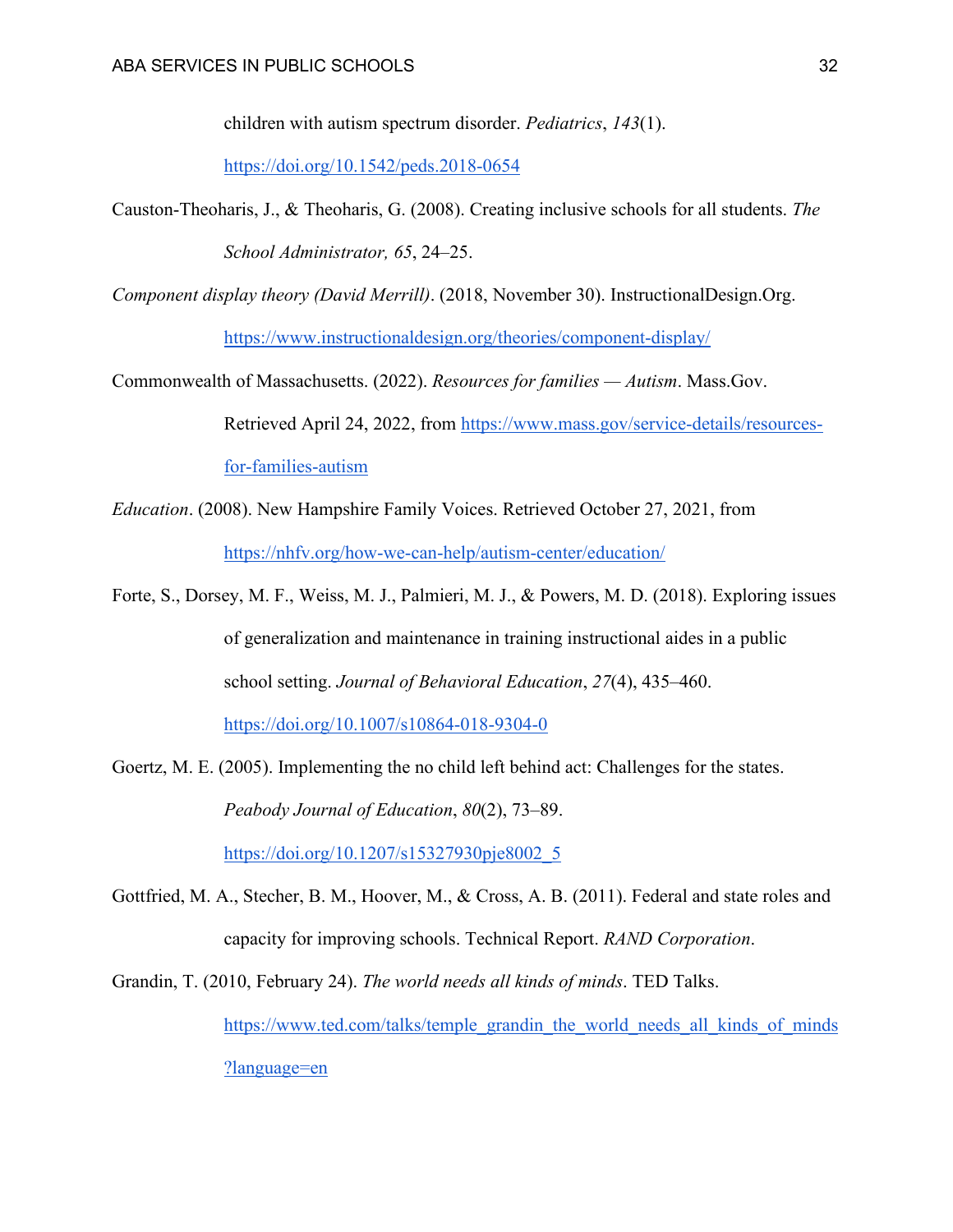Greer, M. (2005, April). An alternative IDEA. *Monitor on Psychology,* 36(4).

http://www.apa.org/monitor/apr05/idea

- Hardman, M. L., & Dawson, S. (2008). The impact of federal public policy on curriculum and instruction for students with disabilities in the general classroom. *Preventing School Failure: Alternative Education for Children and Youth*, *52*(2), 5–11. <https://doi.org/10.3200/psfl.52.2.5-11>
- Hardy, G. (2011, December 21). *Learning Theories and Special Education*. A Child With Needs. [http://www.achildwithneeds.com/education/learning-theories-and-special](http://www.achildwithneeds.com/education/learning-theories-and-special-education/)[education/](http://www.achildwithneeds.com/education/learning-theories-and-special-education/)
- Harvey, A. C., Harvey, M. T., Kenkel, M. B., & Russo, D. C. (2010). Funding of applied behavior analysis services: Current status and growing opportunities. *Psychological Services*, *7*(3), 202–212.<https://doi.org/10.1037/a0020445>
- MacFarlane, J. R., & Kanaya, T. (2009). What does it mean to be autistic? Inter-state variation in special education criteria for autism services. *Journal of Child and Family Studies*, *18*(6), 662–669.<https://doi.org/10.1007/s10826-009-9268-8>
- McLaughlin, J. (2019, April 1). Why model autism programs are rare in public schools. *Spectrum*. Retrieved March 23, 2022, from https://www.spectrumnews.org/opinion/viewpoint/model-autism-programs-rarepublic schools/
- Mohamed, A. H. H. (2018). Attitudes of special education teachers towards using technology in inclusive classrooms: A mixed-methods study. *Journal of Research in Special Educational Needs*, *18*(4), 278–288.<https://doi.org/10.1111/1471-3802.12411>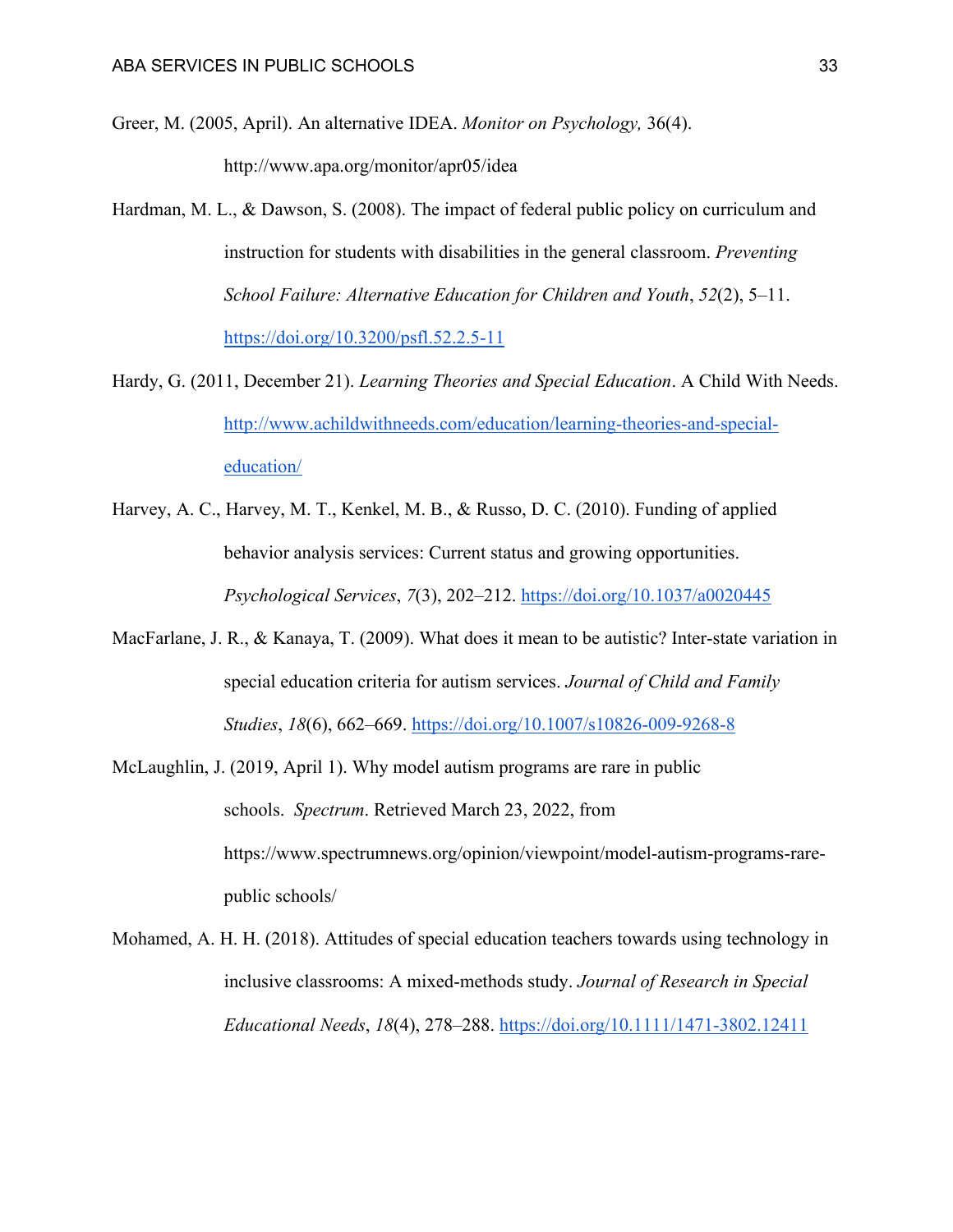- Kasari, C., Kaiser, A., Goods, K., Nietfeld, J., Mathy, P., Landa, R., Murphy, S., & Almirall, D. (2014). Communication interventions for minimally verbal children with autism: A sequential multiple assignment randomized trial. *Journal of the American Academy of Child & Adolescent Psychiatry*, *53*(6), 635–646. <https://doi.org/10.1016/j.jaac.2014.01.019>
- Kehoe, M. (2015). *The Effectiveness of Applied Behavior Analysis.* Fischer Digital Publications*.* [https://fisherpub.sjfc.edu/education\\_ETD\\_masters/307](https://fisherpub.sjfc.edu/education_ETD_masters/307)
- Nepo, K. (2016). The use of technology to improve education. *Child & Youth Care Forum*, *46*(2), 207–221.<https://doi.org/10.1007/s10566-016-9386-6>
- Pazey, B. L., & Cole, H. A. (2012). The role of special education training in the development of socially just leaders. *Educational Administration Quarterly*, *49*(2), 243–271. <https://doi.org/10.1177/0013161x12463934>
- Rogers, J. J. (1994). Is special education free? *Remedial and Special Education*, *15*(3), 171–176. <https://doi.org/10.1177/074193259401500305>
- Ruble, L. A., Heflinger, C. A., Renfrew, J. W., & Saunders, R. C. (2005). Access and service use by children with autism spectrum disorders in medicaid managed care. *Journal of Autism and Developmental Disorders*, *35*(1), 3–13. <https://doi.org/10.1007/s10803-004-1026-6>
- Ruppar, A. L., Allcock, H., & Gonsier-Gerdin, J. (2016). Ecological factors affecting access to general education content and contexts for students with significant disabilities. *Remedial and Special Education*, *38*(1), 53–63. <https://doi.org/10.1177/0741932516646856>